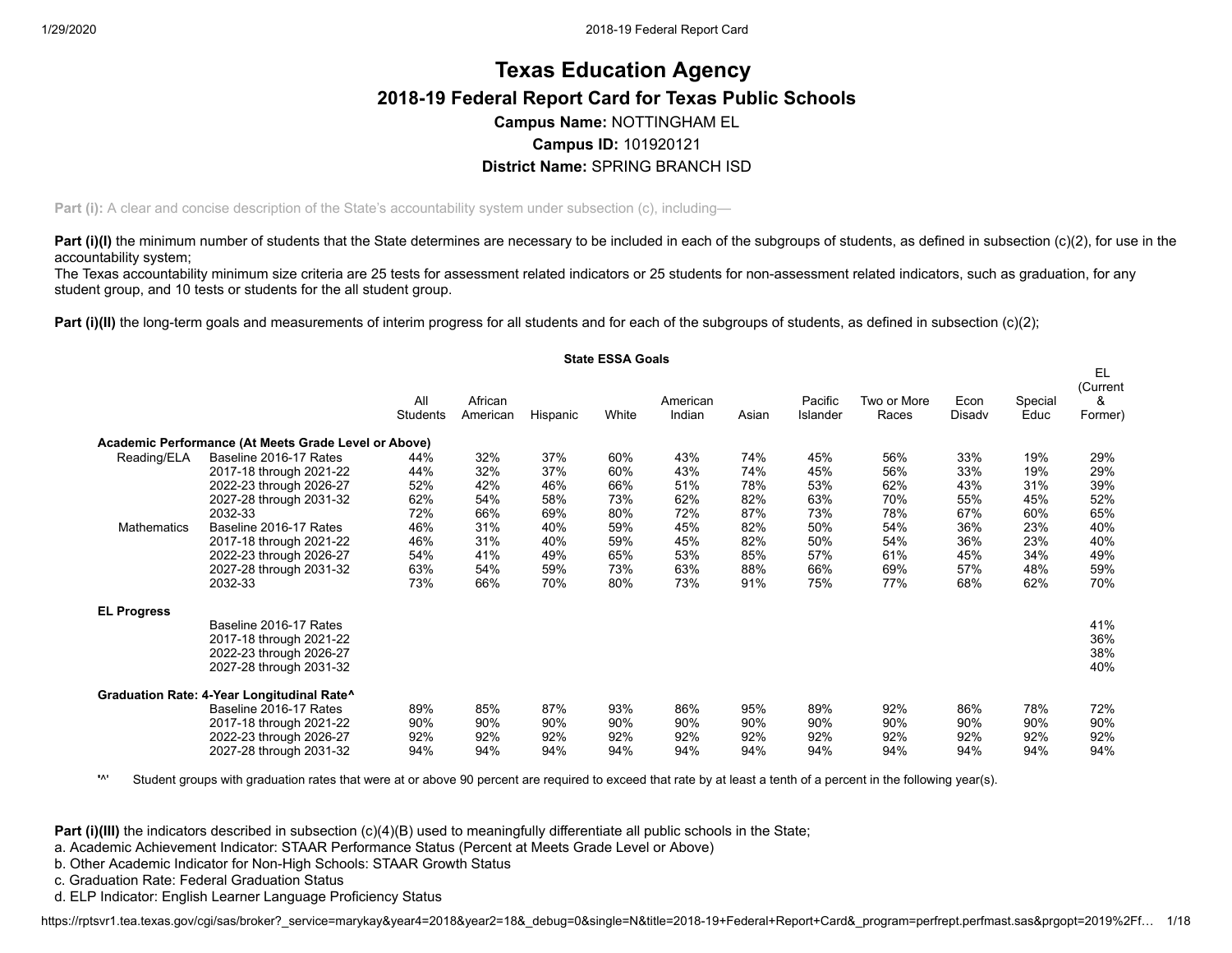e. School Quality or Student Success (SQSS) Indicators: College, Career, and Military Readiness for High Schools and K-12; Student Achievement Domain Score: STAAR only for All Other Schools without Annual Graduates

**Part (i)(IV)** the State's system for meaningfully differentiating all public schools in the State, including— **(aa)** the specific weight of the indicators described in subsection (c)(4)(B) in such differentiation;

| Campus Type                   | Indicator                                     | Weight |
|-------------------------------|-----------------------------------------------|--------|
| Elementary and Middle Schools | Academic Achievement                          | 30%    |
|                               | Other Academic Indicator                      | 50%    |
|                               | English Learner Language Proficiency          | 10%    |
|                               | SQSS: Student Achievement Domain Score        | 10%    |
| High Schools and K-12         | Academic Achievement                          | 50%    |
|                               | 4-Year Graduation Rate                        | 10%    |
|                               | English Learner Language Proficiency          | 10%    |
|                               | SQSS: College, Career, and Military Readiness | 30%    |

**(bb)** the methodology by which the State differentiates all such schools;

A weighted average of the accountability indicators will be computed from the number of items meeting targets divided by the number of items evaluated. The weighted average will be scaled to grades A (90-100), B (80-89),

C (70-79), D (60-69), and F (0-59) and further used to differentiate all public schools.

**(cc)** the methodology by which the State differentiates a school as consistently underperforming for any subgroup of students described in section (c)(4)(C)(iii), including the time period used by the State to determine consistent underperformance; and

TEA uses the Closing the Gaps domain to identify campuses that have consistently underperforming student groups. A student group that misses the targets in at least the same **three** indicators, for three consecutive years, is considered "consistently underperforming." Any campus not identified for comprehensive support and improvement that has at least one consistently underperforming student group is identified for targeted support and improvement. Campuses are evaluated annually for identification.

**(dd)** the methodology by which the State identifies a school for comprehensive support and improvement as required under subsection (c)(4)(D)(i);

The Closing the Gaps domain scaled score is used to identify schools for comprehensive support and improvement. TEA rank orders the scaled domain score for all campuses. The lowest five percent of campuses that receive Title I, Part A funds are identified for comprehensive support and improvement.

Additionally, if any Title I or non-Title I campus does not attain a 67 percent four-year federal graduation rate for the all students group, the campus is identified for comprehensive support and improvement. Non-Title I campuses are not eligible for comprehensive support grant funding.

Any Title I campus identified for targeted support and improvement for three consecutive years for the same student group(s) is identified for comprehensive support and improvement the following school year.

**Part (i)(V)** the number and names of all public schools in the State identified by the State for comprehensive support and improvement under subsection (c)(4)(D)(i) or implementing targeted support and improvement plans under subsection (d)(2); and

[Comprehensive](https://tea.texas.gov/sites/default/files/comprehensive_support_2019.xlsx) Support and [Improvement](https://tea.texas.gov/sites/default/files/target_support_2019.xlsx) Schools, Targeted Support and Improvement Schools and [Additional](https://tea.texas.gov/sites/default/files/additional_targeted_support_2019.xlsx) Targeted Support Schools list those campuses that have been identified for comprehensive support and improvement, targeted support and improvement and additional targeted support based on performance in the Closing the Gaps domain (Excel file).

**Part (i)(VI)** the exit criteria established by the State as required under clause (i) of subsection (d)(3)(A), including the length of years established under clause (i)(II) of such subsection.

Campuses that do not rank in the bottom five percent of the Closing the Gaps domain for two consecutive years and have increased a letter grade (for example, from F to D or from D to C) on the Closing the Gaps domain are considered as having successfully exited comprehensive support and improvement status.Campuses identified as comprehensive support and improvement based solely on a graduation rate below 67 percent must have a four-year federal graduation rate of at least 67 percent for two consecutive years to exit comprehensive support and improvement status.

To exit additional targeted support status, the student group(s) that triggered the additional targeted support status must meet the targets for the Academic Achievement component in both reading and mathematics.

# Part (ii): Student Achievement by Proficiency Level

This section provides information on student achievement on the STAAR (State of Texas Assessments of Academic Readiness) performance for mathematics, reading/ELA, and science by grade level and proficiency level for the 2018-19 school year. These results include all students tested, regardless of whether they were in the accountability subset. (CWD: children with disability; CWOD: children without disability; EL: English learner)

https://rptsvr1.tea.texas.gov/cgi/sas/broker?\_service=marykay&year4=2018&year2=18&\_debug=0&single=N&title=2018-19+Federal+Report+Card&\_program=perfrept.perfmast.sas&prgopt=2019%2Ff... 2/18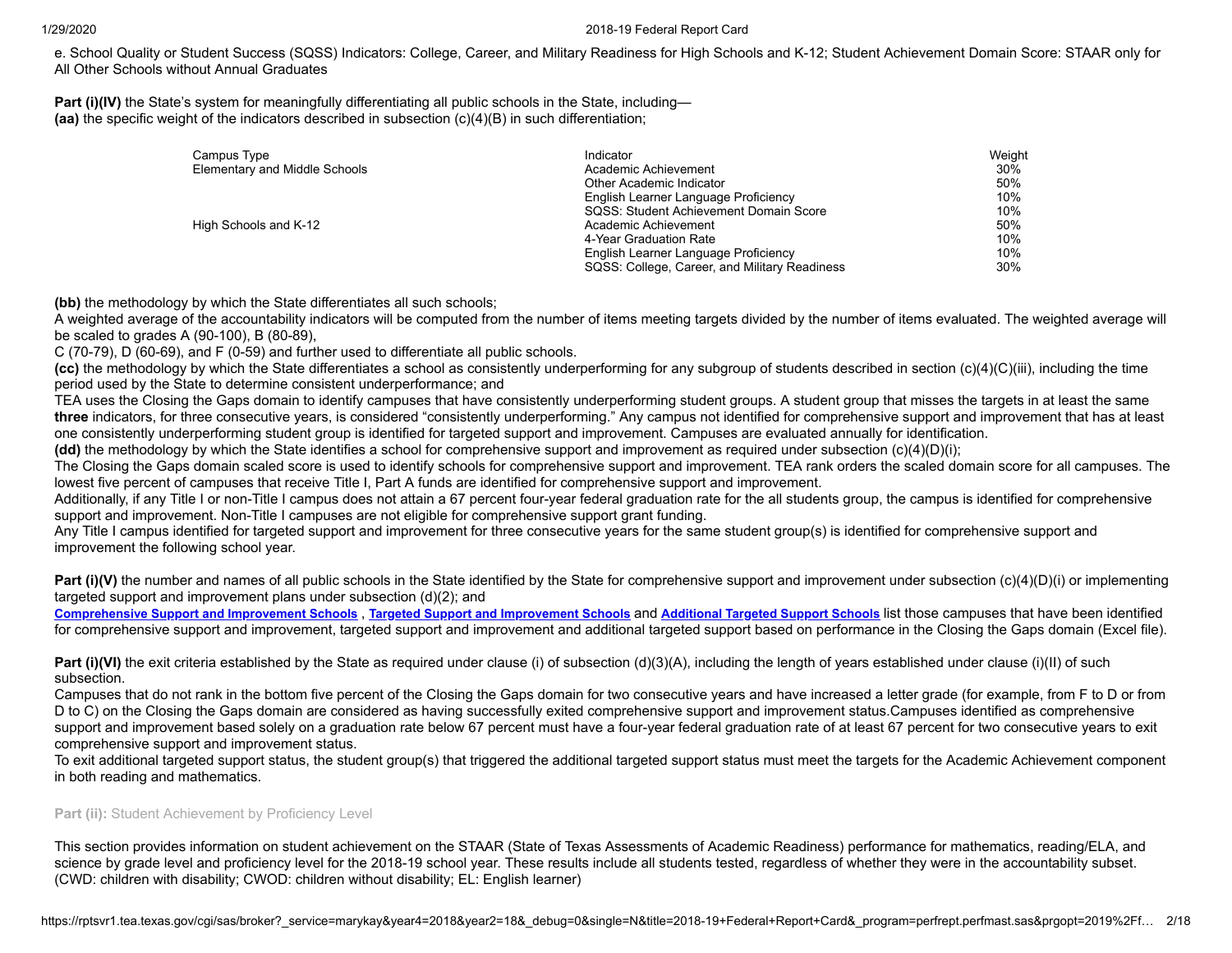Science All

Students<br>CWD

| 1/29/2020                                                          |                 |     |     |     |                          |                                           |         |                |                |                |                | 2018-19 Federal Report Card |                                             |                          |                          |                          |                          |                          |                                   |        |          |
|--------------------------------------------------------------------|-----------------|-----|-----|-----|--------------------------|-------------------------------------------|---------|----------------|----------------|----------------|----------------|-----------------------------|---------------------------------------------|--------------------------|--------------------------|--------------------------|--------------------------|--------------------------|-----------------------------------|--------|----------|
|                                                                    |                 |     |     |     | Afr                      | State District Campus Amer Hispanic White |         | Amer<br>Ind    | Asian          | Pac<br>Isl     | Two or<br>More | Econ                        | Non<br>Econ<br>Races Disady Disady CWD CWOD |                          |                          | EL.                      |                          |                          | Male Female Migrant Homeless Care | Foster | Military |
|                                                                    |                 |     |     |     |                          |                                           |         |                |                |                |                |                             |                                             |                          |                          |                          |                          |                          |                                   |        |          |
| <b>STAAR Percent at Approaches Grade Level or Above</b><br>Grade 3 |                 |     |     |     |                          |                                           |         |                |                |                |                |                             |                                             |                          |                          |                          |                          |                          |                                   |        |          |
| Reading                                                            | All             | 75% | 72% | 82% | 64%                      | 76%                                       | 88%     |                |                |                | 100%           | 70%                         | 89%                                         | 75%                      | 84%                      | 69%                      | 82%                      | 83%                      |                                   |        |          |
|                                                                    | Students        |     |     |     |                          |                                           |         |                |                |                |                |                             |                                             |                          |                          |                          |                          |                          |                                   |        |          |
|                                                                    | <b>CWD</b>      | 49% | 46% | 75% | $^\star$                 | 80%                                       |         |                |                |                |                | 80%                         | 71%                                         | 75%                      | $\overline{\phantom{a}}$ |                          | 75%                      |                          |                                   |        |          |
|                                                                    | <b>CWOD</b>     | 79% | 74% | 84% | 67%                      | 75%                                       | 89%     |                |                |                |                | 68%                         | 92%                                         | $\overline{\phantom{a}}$ | 84%                      | 67%                      | 83%                      | 84%                      |                                   |        |          |
|                                                                    | EL.             | 69% | 58% | 69% | $\star$                  | 67%                                       | $\star$ |                |                |                |                | 60%                         | $\star$                                     | $\star$                  | 67%                      | 69%                      | 83%                      | 57%                      |                                   |        |          |
|                                                                    | Male            | 73% | 69% | 82% | 40%                      | 79%                                       | 90%     |                |                |                |                | 63%                         | 93%                                         | 75%                      | 83%                      | 83%                      | 82%                      | $\sim$                   |                                   |        |          |
|                                                                    | Female          | 78% | 74% | 83% | 83%                      | 73%                                       | 86%     |                |                |                |                | 79%                         | 85%                                         | $\ast$                   | 84%                      | 57%                      | $\overline{\phantom{a}}$ | 83%                      |                                   |        |          |
| Mathematics                                                        | All             | 78% | 76% | 82% | 55%                      | 84%                                       | 90%     |                |                |                | 60%            | 67%                         | 91%                                         | 75%                      | 83%                      | 77%                      | 81%                      | 83%                      |                                   |        |          |
|                                                                    | Students        |     |     |     |                          |                                           |         |                |                |                |                |                             |                                             |                          |                          |                          |                          |                          |                                   |        |          |
|                                                                    | <b>CWD</b>      | 52% | 51% | 75% | $\star$                  | 100%                                      |         |                |                |                |                | 80%                         | 71%                                         | 75%                      |                          | $\ast$                   | 75%                      |                          |                                   |        |          |
|                                                                    | <b>CWOD</b>     | 81% | 78% | 83% | 67%                      | 80%                                       | 92%     |                |                |                |                | 64%                         | 94%                                         | $\overline{\phantom{a}}$ | 83%                      | 75%                      | 83%                      | 84%                      |                                   |        |          |
|                                                                    | EL.             | 75% | 66% | 77% | $\star$                  | 83%                                       | $\star$ |                |                |                |                | 70%                         | $\star$                                     | $\star$                  | 75%                      | 77%                      | 83%                      | 71%                      |                                   |        |          |
|                                                                    | Male            | 78% | 76% | 81% | 40%                      | 79%                                       | 89%     |                |                |                |                | 63%                         | 93%                                         | 75%                      | 83%                      | 83%                      | 81%                      | $\overline{\phantom{a}}$ |                                   |        |          |
|                                                                    | Female          | 78% | 75% | 83% | 67%                      | 91%                                       | 90%     |                |                |                |                | 71%                         | 89%                                         | $\star$                  | 84%                      | 71%                      | $\overline{\phantom{a}}$ | 83%                      |                                   |        |          |
|                                                                    |                 |     |     |     |                          |                                           |         |                |                |                |                |                             |                                             |                          |                          |                          |                          |                          |                                   |        |          |
| Grade 4                                                            |                 |     |     |     |                          |                                           |         |                |                |                |                |                             |                                             |                          |                          |                          |                          |                          |                                   |        |          |
| Reading                                                            | All             | 74% | 68% | 76% | 22%                      | 74%                                       | 88%     |                | 80%            |                | 80%            | 59%                         | 88%                                         | 56%                      | 79%                      | 47%                      | 71%                      | 82%                      |                                   |        |          |
|                                                                    | Students        |     |     |     |                          |                                           |         |                |                |                |                |                             |                                             |                          |                          |                          |                          |                          |                                   |        |          |
|                                                                    | <b>CWD</b>      | 44% | 41% | 56% | $\star$                  | $\star$                                   | $\star$ |                |                |                |                | 40%                         | $\star$                                     | 56%                      |                          | $\overline{\phantom{a}}$ | 50%                      |                          |                                   |        |          |
|                                                                    | <b>CWOD</b>     | 78% | 71% | 79% | 33%                      | 76%                                       | 87%     |                | 80%            |                |                | 63%                         | 89%                                         | $\overline{\phantom{a}}$ | 79%                      | 47%                      | 74%                      | 83%                      |                                   |        |          |
|                                                                    | EL.             | 64% | 49% | 47% | $\overline{\phantom{a}}$ | 57%                                       | 33%     |                | $\star$        |                |                | 50%                         | $\star$                                     | $\blacksquare$           | 47%                      | 47%                      | 40%                      | 60%                      |                                   |        |          |
|                                                                    | Male            | 71% | 65% | 71% | $\star$                  | 70%                                       | 81%     |                |                |                |                | 41%                         | 92%                                         | 50%                      | 74%                      | 40%                      | 71%                      | $\overline{\phantom{a}}$ |                                   |        |          |
|                                                                    | Female          | 77% | 71% | 82% | 33%                      | 78%                                       | 100%    | ÷,             | 80%            |                |                | 80%                         | 83%                                         | $\star$                  | 83%                      | 60%                      | $\overline{\phantom{a}}$ | 82%                      |                                   |        |          |
| Mathematics                                                        | All<br>Students | 74% | 70% | 79% | 33%                      | 84%                                       | 90%     |                | 60%            |                | 60%            | 59%                         | 92%                                         | 78%                      | 79%                      | 47%                      | 80%                      | 77%                      |                                   |        |          |
|                                                                    | <b>CWD</b>      | 46% | 44% | 78% | $\star$                  | $\star$                                   | $\star$ |                | $\blacksquare$ |                |                | 60%                         | $\star$                                     | 78%                      | $\overline{\phantom{a}}$ | $\overline{\phantom{a}}$ | 83%                      | $\star$                  |                                   |        |          |
|                                                                    | <b>CWOD</b>     | 78% | 73% | 79% | 33%                      | 82%                                       | 90%     | $\overline{a}$ | 60%            | $\blacksquare$ |                | 59%                         | 91%                                         | $\overline{\phantom{a}}$ | 79%                      | 47%                      | 80%                      | 78%                      |                                   |        |          |
|                                                                    | EL.             | 69% | 56% | 47% | $\overline{\phantom{a}}$ | 57%                                       | 33%     |                |                |                |                | 50%                         | $\star$                                     | $\blacksquare$           | 47%                      | 47%                      | 50%                      | 40%                      |                                   |        |          |
|                                                                    | Male            | 74% | 71% | 80% | $\star$                  | 90%                                       | 85%     | $\overline{a}$ |                |                |                | 53%                         | 100%                                        | 83%                      | 80%                      | 50%                      | 80%                      | $\sim$                   |                                   |        |          |
|                                                                    | Female          | 74% | 69% | 77% | 33%                      | 78%                                       | 100%    |                | 60%            |                |                | 67%                         | 83%                                         | $\star$                  | 78%                      | 40%                      | $\overline{a}$           | 77%                      |                                   |        |          |
| Grade 5                                                            |                 |     |     |     |                          |                                           |         |                |                |                |                |                             |                                             |                          |                          |                          |                          |                          |                                   |        |          |
| Reading                                                            | aii             | 86% | 82% | 86% | 80%                      | 79%                                       | 94%     |                | 80%            |                |                | 68%                         | 96%                                         | 80%                      | 88%                      | 54%                      | 83%                      | 90%                      |                                   |        |          |
|                                                                    | Students        |     |     |     |                          |                                           |         |                |                |                |                |                             |                                             |                          |                          |                          |                          |                          |                                   |        |          |
|                                                                    | <b>CWD</b>      | 55% | 50% | 80% | $\star$                  | $\star$                                   | 100%    |                |                |                |                | 67%                         | 100%                                        | 80%                      | $\overline{\phantom{a}}$ | $^\ast$                  | 79%                      | $\star$                  |                                   |        |          |
|                                                                    | <b>CWOD</b>     | 89% | 86% | 88% | 91%                      | 80%                                       | 93%     |                | 78%            |                |                | 68%                         | 96%                                         | $\overline{\phantom{a}}$ | 88%                      | 50%                      | 85%                      | 90%                      |                                   |        |          |
|                                                                    | EL.             | 77% | 68% | 54% | $\star$                  |                                           | $\star$ |                | 60%            |                |                | 43%                         | 67%                                         | $\star$                  | 50%                      | 54%                      | 63%                      | 40%                      |                                   |        |          |
|                                                                    | Male            | 83% | 80% | 83% | 73%                      | 78%                                       | 87%     |                |                |                |                | 67%                         | 100%                                        | 79%                      | 85%                      | 63%                      | 83%                      |                          |                                   |        |          |
|                                                                    | Female          | 88% | 85% | 90% |                          | 80%                                       | 100%    |                | 71%            |                |                | 71%                         | 94%                                         |                          | 90%                      | 40%                      |                          | 90%                      |                                   |        |          |
|                                                                    |                 |     |     |     |                          |                                           |         |                |                |                |                |                             |                                             |                          |                          |                          |                          |                          |                                   |        |          |
| Mathematics All                                                    |                 | 89% | 84% | 89% | 73%                      | 84%                                       | 94%     |                | 100%           |                |                | 79%                         | 94%                                         | 80%                      | 91%                      | 69%                      | 85%                      | 93%                      |                                   |        |          |
|                                                                    | Students        |     |     |     |                          |                                           |         |                |                |                |                |                             |                                             |                          |                          |                          |                          |                          |                                   |        |          |
|                                                                    | <b>CWD</b>      | 68% | 57% | 80% | $\star$                  | $\star$                                   | 100%    |                | $\ast$         |                |                | 67%                         | 100%                                        | 80%                      | $\overline{\phantom{a}}$ | $\star$                  | 79%                      | $\star$                  |                                   |        |          |
|                                                                    | <b>CWOD</b>     | 92% | 87% | 91% | 82%                      | 87%                                       | 93%     |                | 100%           |                |                | 84%                         | 93%                                         | $\overline{\phantom{a}}$ | 91%                      | 67%                      | 88%                      | 92%                      |                                   |        |          |
|                                                                    | EL.             | 85% | 74% | 69% |                          |                                           | $\star$ |                | 100%           |                |                | 57%                         | 83%                                         | $\star$                  | 67%                      | 69%                      | 63%                      | 80%                      |                                   |        |          |
|                                                                    | Male            | 88% | 84% | 85% | 73%                      | 78%                                       | 94%     |                |                |                |                | 76%                         | 95%                                         | 79%                      | 88%                      | 63%                      | 85%                      | $\overline{\phantom{a}}$ |                                   |        |          |
|                                                                    | Female          | 90% | 85% | 93% |                          | 90%                                       | 94%     |                | 100%           |                |                | 86%                         | 94%                                         | $\star$                  | 92%                      | 80%                      |                          | 93%                      |                                   |        |          |

74% 69% **77%** 57% 74% 84% - 80% - \* 57% 88% 73% 78% 38% 73% 82% - - - -

CWD 45% 41% **73%** \* \* 80% - \* - - 67% 83% 73% - \* 71% \* - - - -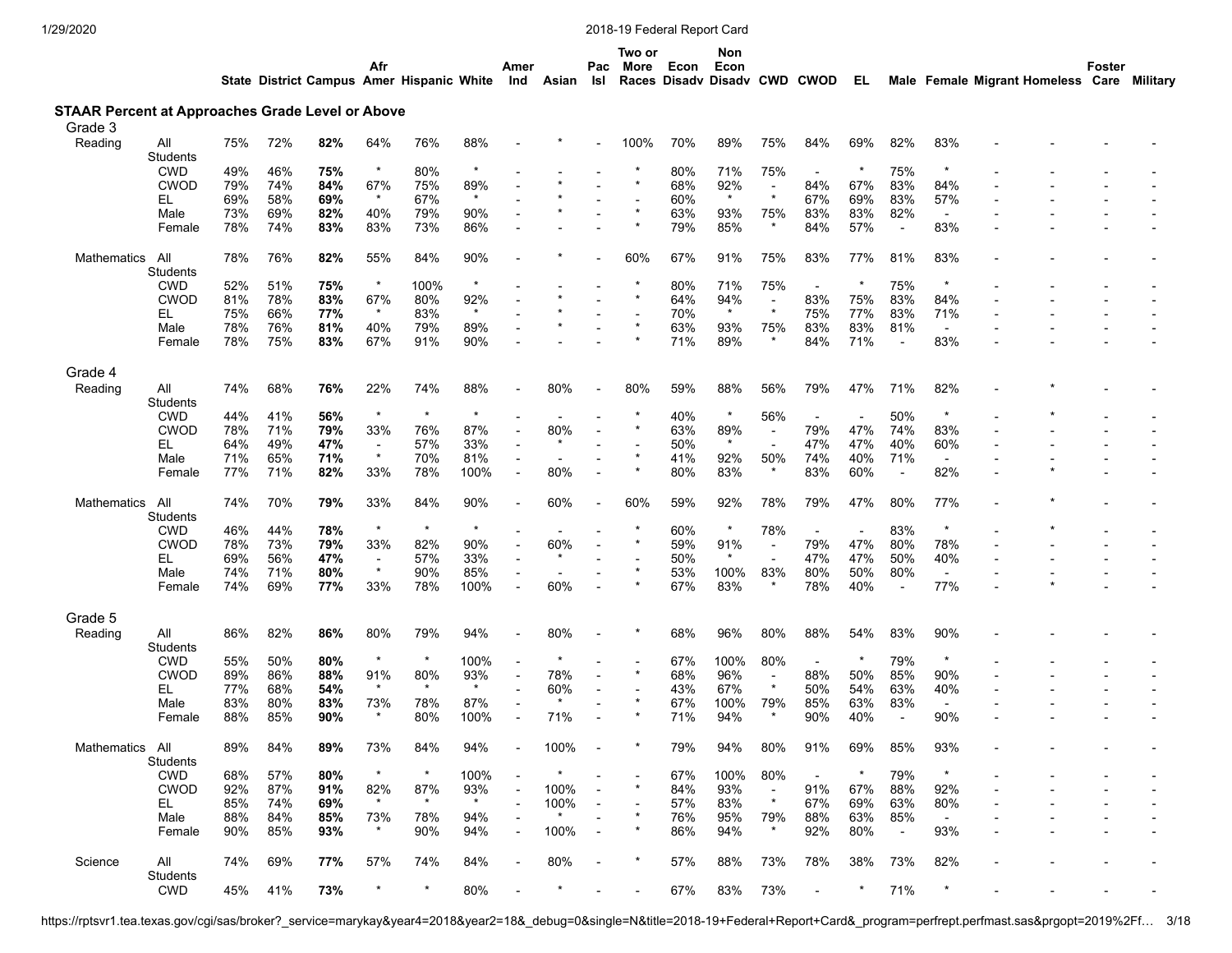|             |             |     |     |                              |         |                     |     |                          |       |                          | Two or                   |      | <b>Non</b>        |        |             |     |        |                          |                          |                                   |        |          |
|-------------|-------------|-----|-----|------------------------------|---------|---------------------|-----|--------------------------|-------|--------------------------|--------------------------|------|-------------------|--------|-------------|-----|--------|--------------------------|--------------------------|-----------------------------------|--------|----------|
|             |             |     |     |                              | Afr     |                     |     | Amer                     |       | Pac                      | More                     | Econ | Econ              |        |             |     |        |                          |                          |                                   | Foster |          |
|             |             |     |     | <b>State District Campus</b> |         | Amer Hispanic White |     | Ind                      | Asian | Isl                      | Races                    |      | Disady Disady CWD |        | <b>CWOD</b> | EL  |        |                          |                          | Male Female Migrant Homeless Care |        | Military |
|             | <b>CWOD</b> | 77% | 72% | 78%                          | 60%     | 73%                 | 85% | $\overline{\phantom{0}}$ | 78%   | $\overline{\phantom{0}}$ |                          | 53%  | 89%               | $\sim$ | 78%         | 33% | 73%    | 82%                      | $\overline{\phantom{0}}$ | $\overline{\phantom{0}}$          |        |          |
|             | EL          | 60% | 47% | 38%                          | $\star$ |                     |     | $\overline{\phantom{0}}$ | 60%   | $\overline{\phantom{0}}$ | $\overline{\phantom{0}}$ | 29%  | 50%               |        | 33%         | 38% | 38%    | 40%                      |                          | $\overline{\phantom{a}}$          |        |          |
|             | Male        | 74% | 70% | 73%                          | 64%     | 67%                 | 73% |                          |       | $\overline{\phantom{0}}$ |                          | 57%  | 89%               | 71%    | 73%         | 38% | 73%    | $\overline{\phantom{0}}$ |                          |                                   |        |          |
|             | Female      | 73% | 68% | 82%                          |         | 80%                 | 94% | $\overline{\phantom{0}}$ | 71%   | $\overline{\phantom{0}}$ |                          | 57%  | 88%               |        | 82%         | 40% | $\sim$ | 82%                      |                          | $\overline{\phantom{0}}$          |        |          |
| Grade 6     |             |     |     |                              |         |                     |     |                          |       |                          |                          |      |                   |        |             |     |        |                          |                          |                                   |        |          |
| Mathematics | All         | 80% | 77% | $\ast$                       |         |                     |     |                          |       |                          |                          |      |                   |        |             |     |        |                          |                          |                                   |        |          |
|             | Students    |     |     |                              |         |                     |     |                          |       |                          |                          |      |                   |        |             |     |        |                          |                          |                                   |        |          |
|             | <b>CWD</b>  | 50% | 44% |                              |         |                     |     |                          |       |                          |                          |      |                   |        |             |     |        |                          |                          |                                   |        |          |
|             | <b>CWOD</b> | 83% | 81% | $\star$                      |         |                     |     |                          |       |                          |                          |      |                   |        |             |     |        |                          |                          |                                   |        |          |
|             | EL          | 67% | 57% | ۰.                           |         |                     |     |                          |       |                          |                          |      |                   |        |             |     |        |                          |                          |                                   |        |          |
|             | Male        | 78% | 74% | $\star$                      |         |                     |     |                          |       |                          |                          |      |                   |        |             |     |        |                          |                          |                                   |        |          |
|             | Female      | 81% | 80% |                              |         |                     |     |                          |       |                          |                          |      |                   |        |             |     |        |                          |                          |                                   |        |          |

# **STAAR Percent at Meets Grade Level or Above**

| Grade 3            |                 |     |     |     |                          |         |         |         |         |     |         |                          |                          |                          |                          |                |  |  |
|--------------------|-----------------|-----|-----|-----|--------------------------|---------|---------|---------|---------|-----|---------|--------------------------|--------------------------|--------------------------|--------------------------|----------------|--|--|
| Reading            | All             | 44% | 44% | 53% | 27%                      | 48%     | 63%     |         | 60%     | 37% | 62%     | 42%                      | 55%                      | 15%                      | 50%                      | 56%            |  |  |
|                    | <b>Students</b> |     |     |     |                          |         |         |         |         |     |         |                          |                          |                          |                          |                |  |  |
|                    | <b>CWD</b>      | 26% | 28% | 42% | $\star$                  | 60%     | $\ast$  |         |         | 60% | 29%     | 42%                      |                          | *                        | 50%                      | $\star$        |  |  |
|                    | CWOD            | 46% | 46% | 55% | 33%                      | 45%     | 65%     |         |         | 32% | 67%     | $\overline{\phantom{a}}$ | 55%                      | 17%                      | 50%                      | 59%            |  |  |
|                    | EL              | 35% | 26% | 15% | $\star$                  | 33%     | $\star$ |         |         | 10% | $\star$ | $\star$                  | 17%                      | 15%                      | 33%                      | 0%             |  |  |
|                    | Male            | 41% | 43% | 50% | 40%                      | 50%     | 55%     |         | $\star$ | 50% | 50%     | 50%                      | 50%                      | 33%                      | 50%                      | $\blacksquare$ |  |  |
|                    | Female          | 47% | 45% | 56% | 17%                      | 45%     | 71%     |         |         | 21% | 74%     | $\star$                  | 59%                      | 0%                       |                          | 56%            |  |  |
|                    |                 |     |     |     |                          |         |         |         |         |     |         |                          |                          |                          |                          |                |  |  |
| Mathematics        | All             | 48% | 47% | 58% | 36%                      | 44%     | 70%     |         | 60%     | 33% | 72%     | 58%                      | 58%                      | 46%                      | 60%                      | 56%            |  |  |
|                    | <b>Students</b> |     |     |     |                          |         |         |         |         |     |         |                          |                          |                          |                          |                |  |  |
|                    | <b>CWD</b>      | 30% | 27% | 58% |                          | 60%     | $\star$ |         |         | 60% | 57%     | 58%                      | $\overline{\phantom{a}}$ |                          | 75%                      | $^\star$       |  |  |
|                    | <b>CWOD</b>     | 50% | 49% | 58% | 44%                      | 40%     | 69%     |         |         | 28% | 74%     | $\blacksquare$           | 58%                      | 50%                      | 57%                      | 59%            |  |  |
|                    | EL              | 41% | 33% | 46% | $\star$                  | 50%     | $\star$ |         |         | 30% | $\star$ | $\star$                  | 50%                      | 46%                      | 67%                      | 29%            |  |  |
|                    | Male            | 49% | 48% | 60% | 40%                      | 43%     | 68%     |         | $\star$ | 31% | 78%     | 75%                      | 57%                      | 67%                      | 60%                      | $\blacksquare$ |  |  |
|                    | Female          | 46% | 45% | 56% | 33%                      | 45%     | 71%     |         |         | 36% | 67%     | $\star$                  | 59%                      | 29%                      | $\blacksquare$           | 56%            |  |  |
|                    |                 |     |     |     |                          |         |         |         |         |     |         |                          |                          |                          |                          |                |  |  |
| Grade 4            |                 |     |     |     |                          |         |         |         |         |     |         |                          |                          |                          |                          |                |  |  |
| Reading            | All             | 43% | 43% | 55% | 11%                      | 58%     | 67%     | 20%     | 60%     | 41% | 65%     | 22%                      | 59%                      | 20%                      | 51%                      | 59%            |  |  |
|                    | Students        |     |     |     |                          |         |         |         |         |     |         |                          |                          |                          |                          |                |  |  |
|                    | <b>CWD</b>      | 24% | 28% | 22% | $\star$                  | $\star$ | $\star$ |         |         | 40% |         | 22%                      | $\overline{\phantom{a}}$ | $\overline{\phantom{a}}$ | 17%                      | $\ast$         |  |  |
|                    | <b>CWOD</b>     | 46% | 44% | 59% | 17%                      | 59%     | 72%     | 20%     |         | 41% | 70%     |                          | 59%                      | 20%                      | 57%                      | 61%            |  |  |
|                    | EL              | 30% | 22% | 20% | $\overline{\phantom{a}}$ | 29%     | 17%     |         |         | 25% | $\star$ |                          | 20%                      | 20%                      | 20%                      | 20%            |  |  |
|                    | Male            | 41% | 41% | 51% | $\star$                  | 60%     | 58%     |         |         | 29% | 67%     | 17%                      | 57%                      | 20%                      | 51%                      | $\blacksquare$ |  |  |
|                    | Female          | 46% | 44% | 59% | 17%                      | 56%     | 81%     | 20%     |         | 53% | 63%     | $\star$                  | 61%                      | 20%                      | $\overline{\phantom{a}}$ | 59%            |  |  |
|                    |                 |     |     |     |                          |         |         |         |         |     |         |                          |                          |                          |                          |                |  |  |
| <b>Mathematics</b> | All             | 46% | 47% | 61% | 11%                      | 58%     | 76%     | 40%     | 60%     | 41% | 75%     | 44%                      | 63%                      | 33%                      | 63%                      | 59%            |  |  |
|                    | <b>Students</b> |     |     |     |                          |         |         |         |         |     |         |                          |                          |                          |                          |                |  |  |
|                    | <b>CWD</b>      | 27% | 31% | 44% | $\star$                  | $\star$ | $\star$ |         |         | 40% | $\star$ | 44%                      |                          | $\overline{\phantom{a}}$ | 33%                      | $\star$        |  |  |
|                    | <b>CWOD</b>     | 49% | 49% | 63% | 17%                      | 59%     | 77%     | 40%     |         | 41% | 77%     | $\overline{\phantom{a}}$ | 63%                      | 33%                      | 69%                      | 58%            |  |  |
|                    | EL.             | 39% | 29% | 33% | $\blacksquare$           | 43%     | 17%     | $\star$ |         | 33% | $\star$ | $\blacksquare$           | 33%                      | 33%                      | 30%                      | 40%            |  |  |
|                    | Male            | 48% | 49% | 63% | $\star$                  | 70%     | 69%     |         |         | 35% | 83%     | 33%                      | 69%                      | 30%                      | 63%                      | $\blacksquare$ |  |  |
|                    | Female          | 45% | 45% | 59% | 17%                      | 44%     | 88%     | 40%     |         | 47% | 67%     | $\star$                  | 58%                      | 40%                      | $\overline{\phantom{a}}$ | 59%            |  |  |
|                    |                 |     |     |     |                          |         |         |         |         |     |         |                          |                          |                          |                          |                |  |  |
| Grade 5            |                 |     |     |     |                          |         |         |         |         |     |         |                          |                          |                          |                          |                |  |  |
| Reading            | All             | 53% | 52% | 61% | 40%                      | 63%     | 75%     | 40%     |         | 43% | 71%     | 67%                      | 60%                      | 15%                      | 53%                      | 70%            |  |  |
|                    | Students        |     |     |     |                          |         |         |         |         |     |         |                          |                          |                          |                          |                |  |  |
|                    | <b>CWD</b>      | 27% | 26% | 67% | $\star$                  | *       | 80%     |         |         | 67% | 67%     | 67%                      | $\overline{\phantom{a}}$ | $\star$                  | 64%                      | $\ast$         |  |  |
|                    | <b>CWOD</b>     | 56% | 55% | 60% | 36%                      | 60%     | 74%     | 44%     |         | 32% | 72%     | $\overline{\phantom{a}}$ | 60%                      | 8%                       | 46%                      | 69%            |  |  |
|                    | EL              | 36% | 24% | 15% | $\star$                  |         |         | 0%      |         | 29% | 0%      | $\star$                  | 8%                       | 15%                      | 25%                      | 0%             |  |  |
|                    |                 |     |     |     |                          |         |         |         |         |     |         |                          |                          |                          |                          |                |  |  |

https://rptsvr1.tea.texas.gov/cgi/sas/broker?\_service=marykay&year4=2018&year2=18&\_debug=0&single=N&title=2018-19+Federal+Report+Card&\_program=perfrept.perfmast.sas&prgopt=2019%2Ff… 4/18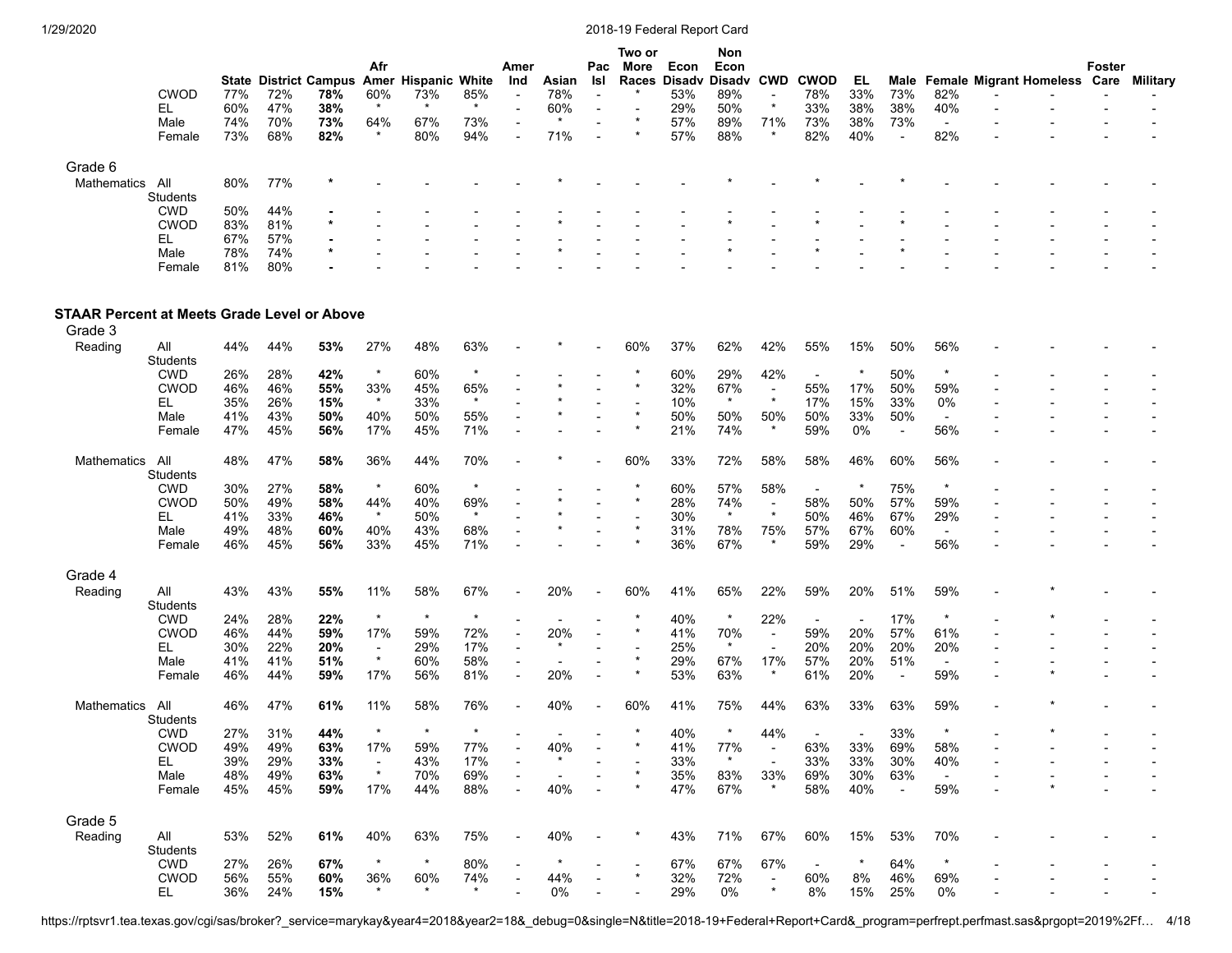|                                                        |                               |            | <b>State District Campus</b> |            | Afr                      | <b>Amer Hispanic White</b> |                 | Amer<br>Ind              | Asian   | Pac<br>Isl | Two or<br>More<br>Races | Econ<br><b>Disadv</b> | Non<br>Econ<br>Disadv | <b>CWD</b>               | <b>CWOD</b>              | EL.                      | Male                            |                          | <b>Female Migrant Homeless Care</b> | Foster | Military |
|--------------------------------------------------------|-------------------------------|------------|------------------------------|------------|--------------------------|----------------------------|-----------------|--------------------------|---------|------------|-------------------------|-----------------------|-----------------------|--------------------------|--------------------------|--------------------------|---------------------------------|--------------------------|-------------------------------------|--------|----------|
|                                                        | Male<br>Female                | 50%<br>56% | 51%<br>54%                   | 53%<br>70% | 36%                      | 56%<br>70%                 | 67%<br>82%      | $\overline{\phantom{a}}$ | 43%     |            |                         | 38%<br>57%            | 68%<br>73%            | 64%<br>$\star$           | 46%<br>69%               | 25%<br>0%                | 53%<br>$\overline{\phantom{a}}$ | 70%                      |                                     |        |          |
| Mathematics                                            | All<br><b>Students</b>        | 57%        | 56%                          | 68%        | 33%                      | 63%                        | 79%             |                          | 89%     |            |                         | 43%                   | 81%                   | 80%                      | 65%                      | 38%                      | 58%                             | 78%                      |                                     |        |          |
|                                                        | <b>CWD</b>                    | 31%        | 32%                          | 80%        | $\star$                  | $\star$                    | 100%            |                          |         |            |                         | 67%                   | 100%                  | 80%                      | $\overline{\phantom{a}}$ | $\star$                  | 79%                             | $\star$                  |                                     |        |          |
|                                                        | <b>CWOD</b>                   | 60%        | 58%                          | 65%        | 27%                      | 60%                        | 75%             |                          | 88%     |            |                         | 32%                   | 78%                   | $\overline{\phantom{a}}$ | 65%                      | 33%                      | 46%                             | 77%                      |                                     |        |          |
|                                                        | EL                            | 46%        | 35%                          | 38%        |                          | $\star$                    | $\star$         |                          | 80%     |            |                         | 14%                   | 67%                   | $\star$                  | 33%                      | 38%                      | 25%                             | 60%                      |                                     |        |          |
|                                                        | Male                          | 56%        | 56%                          | 58%        | 27%                      | 44%                        | 75%             |                          |         |            |                         | 33%                   | 84%                   | 79%                      | 46%                      | 25%                      | 58%                             | $\blacksquare$           |                                     |        |          |
|                                                        | Female                        | 57%        | 55%                          | 78%        |                          | 80%                        | 82%             |                          | 86%     |            |                         | 71%                   | 79%                   |                          | 77%                      | 60%                      | $\overline{\phantom{a}}$        | 78%                      |                                     |        |          |
| Science                                                | All<br><b>Students</b>        | 48%        | 45%                          | 58%        | 36%                      | 58%                        | 69%             |                          | 60%     |            |                         | 43%                   | 67%                   | 73%                      | 55%                      | 23%                      | 60%                             | 56%                      |                                     |        |          |
|                                                        | <b>CWD</b>                    | 27%        | 27%                          | 73%        | $\star$                  | $\star$                    | 80%             |                          |         |            |                         | 67%                   | 83%                   | 73%                      | $\overline{\phantom{a}}$ |                          | 71%                             |                          |                                     |        |          |
|                                                        | <b>CWOD</b>                   | 50%        | 46%                          | 55%        | 30%                      | 53%                        | 67%             |                          | 56%     |            |                         | 32%                   | 64%                   | $\overline{a}$           | 55%                      | 17%                      | 54%                             | 55%                      |                                     |        |          |
|                                                        | EL.                           | 31%        | 19%                          | 23%        |                          | $\star$                    | $\star$         |                          | 20%     |            |                         | 29%                   | 17%                   | $\star$                  | 17%                      | 23%                      | 25%                             | 20%                      |                                     |        |          |
|                                                        | Male                          | 50%        | 48%                          | 60%        | 45%                      | 67%                        | 67%             |                          | $\star$ |            |                         | 43%                   | 79%                   | 71%                      | 54%                      | 25%                      | 60%                             | $\sim$                   |                                     |        |          |
|                                                        | Female                        | 45%        | 41%                          | 56%        |                          | 50%                        | 71%             |                          | 57%     |            |                         | 43%                   | 59%                   | $\star$                  | 55%                      | 20%                      | $\overline{\phantom{a}}$        | 56%                      |                                     |        |          |
| Grade 6                                                |                               |            |                              |            |                          |                            |                 |                          |         |            |                         |                       |                       |                          |                          |                          |                                 |                          |                                     |        |          |
| Mathematics                                            | All                           | 46%        | 49%                          |            |                          |                            |                 |                          |         |            |                         |                       |                       |                          |                          |                          |                                 |                          |                                     |        |          |
|                                                        | <b>Students</b><br><b>CWD</b> | 23%        | 23%                          |            |                          |                            |                 |                          |         |            |                         |                       |                       |                          |                          |                          |                                 |                          |                                     |        |          |
|                                                        | <b>CWOD</b>                   | 48%        | 51%                          |            |                          |                            |                 |                          |         |            |                         |                       |                       |                          |                          |                          |                                 |                          |                                     |        |          |
|                                                        | EL.                           | 27%        | 20%                          |            |                          |                            |                 |                          |         |            |                         |                       |                       |                          |                          |                          |                                 |                          |                                     |        |          |
|                                                        | Male                          | 45%        | 48%                          |            |                          |                            |                 |                          |         |            |                         |                       |                       |                          |                          |                          |                                 |                          |                                     |        |          |
|                                                        | Female                        | 46%        | 50%                          |            |                          |                            |                 |                          |         |            |                         |                       |                       |                          |                          |                          |                                 |                          |                                     |        |          |
| <b>STAAR Percent at Masters Grade Level</b><br>Grade 3 |                               |            |                              |            |                          |                            |                 |                          |         |            |                         |                       |                       |                          |                          |                          |                                 |                          |                                     |        |          |
| Reading                                                | All<br>Students               | 27%        | 28%                          | 35%        | 27%                      | 12%                        | 51%             |                          |         |            | 40%                     | 13%                   | 47%                   | 8%                       | 40%                      | 8%                       | 25%                             | 46%                      |                                     |        |          |
|                                                        | <b>CWD</b>                    | 10%        | 9%                           | 8%         | $\star$                  | 0%                         | $^\star$        |                          |         |            |                         | 0%                    | 14%                   | 8%                       |                          | $\star$                  | 13%                             | $\star$                  |                                     |        |          |
|                                                        | <b>CWOD</b>                   | 29%        | 30%                          | 40%        | 33%                      | 15%                        | 54%             |                          |         |            |                         | 16%                   | 52%                   |                          | 40%                      | 8%                       | 28%                             | 51%                      |                                     |        |          |
|                                                        | EL.                           | 19%        | 12%                          | 8%         | $\star$                  | 17%                        | $\star$         |                          |         |            |                         | 10%                   | $\star$               |                          | 8%                       | 8%                       | 17%                             | 0%                       |                                     |        |          |
|                                                        | Male                          | 24%        | 26%                          | 25%        | 40%                      | 7%                         | 30%             |                          |         |            |                         | 19%                   | 29%                   | 13%                      | 28%                      | 17%                      | 25%                             | $\overline{\phantom{a}}$ |                                     |        |          |
|                                                        | Female                        | 29%        | 30%                          | 46%        | 17%                      | 18%                        | 71%             |                          |         |            |                         | 7%                    | 67%                   | $\star$                  | 51%                      | 0%                       | $\blacksquare$                  | 46%                      |                                     |        |          |
| Mathematics                                            | All<br><b>Students</b>        | 24%        | 25%                          | 37%        | 18%                      | 28%                        | 43%             |                          |         |            | 40%                     | 13%                   | 50%                   | 33%                      | 38%                      | 23%                      | 42%                             | 32%                      |                                     |        |          |
|                                                        | <b>CWD</b>                    | 12%        | 10%                          | 33%        | $\star$                  | 40%                        | $^\star$        |                          |         |            |                         | 40%                   | 29%                   | 33%                      |                          |                          | 50%                             | $\star$                  |                                     |        |          |
|                                                        | <b>CWOD</b>                   | 25%        | 27%                          | 38%        | 22%<br>$\star$           | 25%                        | 44%<br>$^\star$ |                          |         |            |                         | 8%                    | 53%<br>$\star$        | $\blacksquare$           | 38%                      | 25%                      | 40%                             | 35%                      |                                     |        |          |
|                                                        | EL                            | 18%        | 13%                          | 23%        |                          | 17%                        |                 |                          |         |            |                         | 0%                    |                       |                          | 25%                      | 23%                      | 50%                             | 0%                       |                                     |        |          |
|                                                        | Male                          | 26%        | 27%                          | 42%        | 40%                      | 29%                        | 42%             |                          |         |            |                         | 25%                   | 52%                   | 50%                      | 40%                      | 50%                      | 42%                             |                          |                                     |        |          |
|                                                        | Female                        | 22%        | 22%                          | 32%        | 0%                       | 27%                        | 43%             |                          |         |            |                         | 0%                    | 48%                   |                          | 35%                      | 0%                       |                                 | 32%                      |                                     |        |          |
| Grade 4                                                |                               |            |                              |            |                          |                            |                 |                          |         |            |                         |                       |                       |                          |                          |                          |                                 |                          |                                     |        |          |
| Reading                                                | aii<br>Students               | 21%        | 23%                          | 33%        | 11%                      | 32%                        | 40%             |                          | 0%      |            | 40%                     | 25%                   | 38%                   | 11%                      | 35%                      | 7%                       | 29%                             | 36%                      |                                     |        |          |
|                                                        | CWD                           | 8%         | 8%                           | 11%        | $\star$                  | $\star$                    | $\star$         |                          |         |            |                         | 20%                   | $\star$               | 11%                      | $\overline{\phantom{a}}$ | $\overline{\phantom{a}}$ | 17%                             | $\star$                  |                                     |        |          |
|                                                        | <b>CWOD</b>                   | 23%        | 24%                          | 35%        | 17%                      | 29%                        | 44%             |                          | 0%      |            | $\star$                 | 26%                   | 41%                   | $\sim$                   | 35%                      | 7%                       | 31%                             | 39%                      |                                     |        |          |
|                                                        | EL.                           | 12%        | 6%                           | 7%         | $\overline{\phantom{a}}$ | 0%                         | 17%             |                          | $\star$ |            |                         | 8%                    | $\star$               |                          | 7%                       | 7%                       | 0%                              | 20%                      |                                     |        |          |
|                                                        | Male                          | 20%        | 22%                          | 29%        | $\star$                  | 20%                        | 38%             |                          |         |            |                         | 12%                   | 42%                   | 17%                      | 31%                      | $0\%$                    | 29%                             | $\overline{\phantom{a}}$ |                                     |        |          |
|                                                        | Female                        | 23%        | 24%                          | 36%        | 17%                      | 44%                        | 44%             |                          | $0\%$   |            |                         | 40%                   | 33%                   | $\ast$                   | 39%                      | 20%                      | $\sim$                          | 36%                      |                                     |        |          |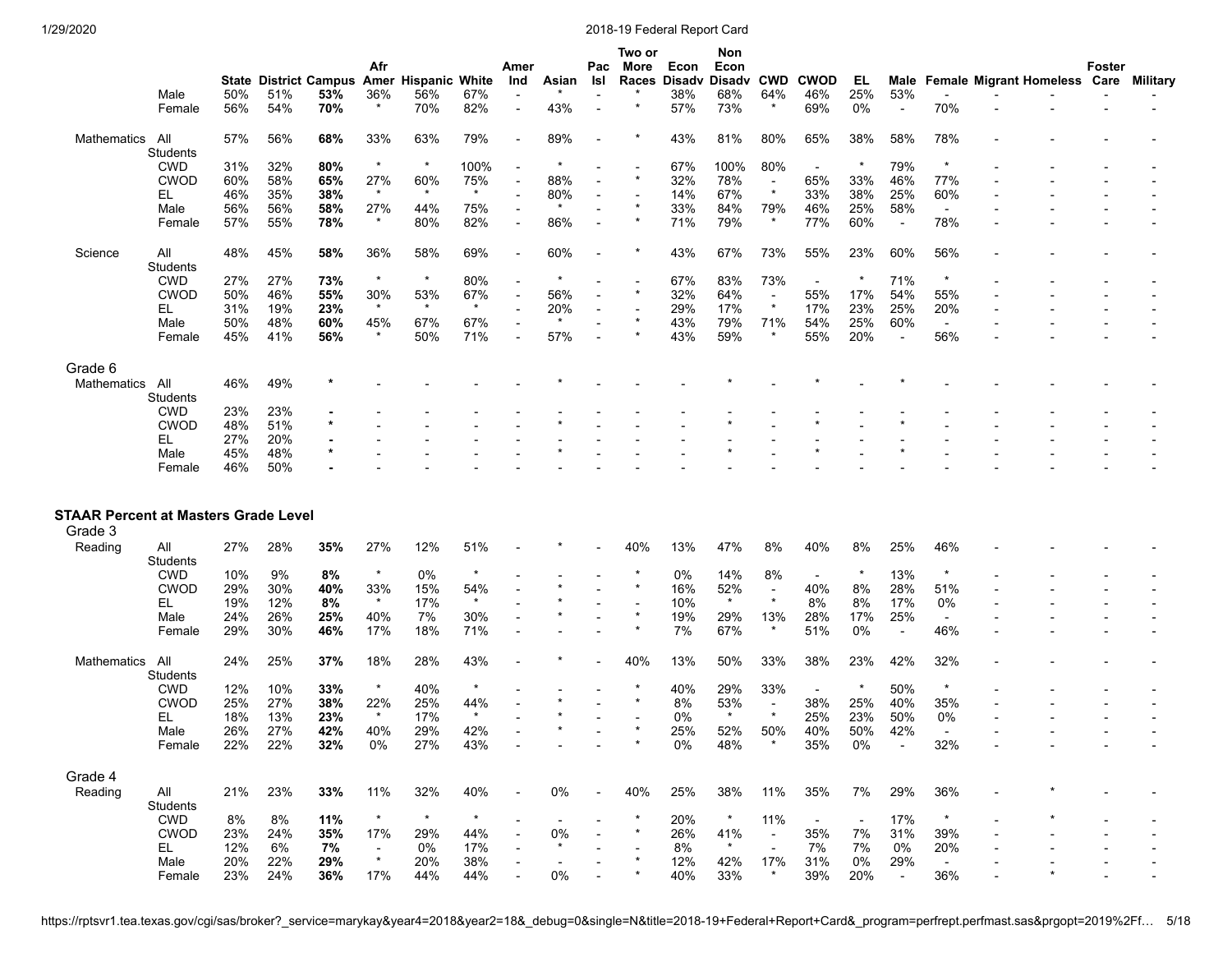| Mathematics All                                                       |                        | 27% | 31% | 41% | Afr<br>11%               | State District Campus Amer Hispanic White<br>47% | 48%             | Amer<br>Ind              | Asian<br>20%  | Pac<br>Isl<br>$\overline{\phantom{a}}$ | Two or<br>More<br>Races<br>40% | Econ<br><b>Disadv</b><br>28% | Non<br>Econ<br>Disadv<br>50% | <b>CWD</b><br>11%         | <b>CWOD</b><br>45%       | EL.<br>20% | 46%                      | 36%                      | Male Female Migrant Homeless Care | Foster | Military |
|-----------------------------------------------------------------------|------------------------|-----|-----|-----|--------------------------|--------------------------------------------------|-----------------|--------------------------|---------------|----------------------------------------|--------------------------------|------------------------------|------------------------------|---------------------------|--------------------------|------------|--------------------------|--------------------------|-----------------------------------|--------|----------|
|                                                                       | Students               |     |     |     |                          |                                                  |                 |                          |               |                                        |                                |                              |                              |                           |                          |            |                          |                          |                                   |        |          |
|                                                                       | <b>CWD</b>             | 13% | 15% | 11% | $\star$                  | $\star$                                          | $\star$         |                          |               |                                        |                                | 0%                           | $\star$                      | 11%                       | $\overline{\phantom{a}}$ |            | 17%                      | $\star$                  |                                   |        |          |
|                                                                       | <b>CWOD</b>            | 29% | 33% | 45% | 17%                      | 53%                                              | 49%             |                          | 20%           |                                        |                                | 33%                          | 52%                          | $\blacksquare$            | 45%                      | 20%        | 51%                      | 39%                      |                                   |        |          |
|                                                                       | EL.                    | 20% | 15% | 20% | $\overline{\phantom{a}}$ | 43%                                              | 0%              |                          | $\star$       |                                        |                                | 25%                          | $\star$                      |                           | 20%                      | 20%        | 30%                      | 0%                       |                                   |        |          |
|                                                                       | Male                   | 29% | 33% | 46% | $\star$                  | 60%                                              | 46%             |                          |               |                                        |                                | 29%                          | 58%                          | 17%                       | 51%                      | 30%        | 46%                      | $\overline{\phantom{a}}$ |                                   |        |          |
|                                                                       | Female                 | 25% | 30% | 36% | 17%                      | 33%                                              | 50%             |                          | 20%           |                                        |                                | 27%                          | 42%                          |                           | 39%                      | 0%         | $\overline{\phantom{a}}$ | 36%                      |                                   |        |          |
| Grade 5                                                               |                        |     |     |     |                          |                                                  |                 |                          |               |                                        |                                |                              |                              |                           |                          |            |                          |                          |                                   |        |          |
| Reading                                                               | All                    | 29% | 31% | 41% | 27%                      | 42%                                              | 53%             |                          | 20%           |                                        |                                | 25%                          | 50%                          | 33%                       | 43%                      | 8%         | 33%                      | 50%                      |                                   |        |          |
|                                                                       | Students<br><b>CWD</b> | 9%  | 7%  | 33% | $\star$                  | $\star$                                          | 20%             |                          |               |                                        |                                | 44%                          | 17%                          | 33%                       | $\overline{\phantom{a}}$ |            | 29%                      | $\star$                  |                                   |        |          |
|                                                                       | <b>CWOD</b>            | 31% | 34% | 43% | 18%                      | 40%                                              | 59%             |                          | 22%           |                                        | $\star$                        | 16%                          | 54%                          | $\blacksquare$            | 43%                      | 0%         | 35%                      | 49%                      |                                   |        |          |
|                                                                       | EL.                    | 14% | 7%  | 8%  | $\star$                  | $\star$                                          | $\star$         |                          | 0%            |                                        |                                | 14%                          | 0%                           | $\star$                   | 0%                       | 8%         | 13%                      | 0%                       |                                   |        |          |
|                                                                       | Male                   | 26% | 29% | 33% | 36%                      | 22%                                              | 40%             |                          | $\star$       |                                        | $\star$                        | 19%                          | 47%                          | 29%                       | 35%                      | 13%        | 33%                      | $\overline{\phantom{a}}$ |                                   |        |          |
|                                                                       | Female                 | 31% | 34% | 50% | $\star$                  | 60%                                              | 65%             |                          | 14%           |                                        |                                | 43%                          | 52%                          | $\star$                   | 49%                      | 0%         | $\blacksquare$           | 50%                      |                                   |        |          |
|                                                                       |                        |     |     |     |                          |                                                  |                 |                          |               |                                        |                                |                              |                              |                           |                          |            |                          |                          |                                   |        |          |
| Mathematics                                                           | All<br>Students        | 36% | 38% | 49% | 7%                       | 42%                                              | 67%             |                          | 78%           |                                        |                                | 21%                          | 63%                          | 47%                       | 49%                      | 31%        | 43%                      | 55%                      |                                   |        |          |
|                                                                       | <b>CWD</b>             | 14% | 16% | 47% | $^\star$                 | $\star$                                          | 80%             |                          |               |                                        |                                | 33%                          | 67%                          | 47%                       | $\overline{\phantom{a}}$ |            | 50%                      | $\star$                  |                                   |        |          |
|                                                                       | <b>CWOD</b>            | 38% | 41% | 49% | 0%                       | 47%                                              | 64%             |                          | 75%           |                                        |                                | 16%                          | 63%                          | $\blacksquare$            | 49%                      | 25%        | 38%                      | 56%                      |                                   |        |          |
|                                                                       | EL.                    | 24% | 16% | 31% | $\star$                  | $\star$                                          | $\star$         |                          | 60%           |                                        |                                | 14%                          | 50%                          | $\star$                   | 25%                      | 31%        | 25%                      | 40%                      |                                   |        |          |
|                                                                       | Male                   | 36% | 39% | 43% | 9%                       | 33%                                              | 69%             |                          | $\ast$        |                                        | $\star$                        | 19%                          | 68%                          | 50%                       | 38%                      | 25%        | 43%                      | $\overline{\phantom{a}}$ |                                   |        |          |
|                                                                       | Female                 | 35% | 38% | 55% | $\star$                  | 50%                                              | 65%             |                          | 71%           |                                        |                                | 29%                          | 61%                          | $\star$                   | 56%                      | 40%        | $\overline{\phantom{a}}$ | 55%                      |                                   |        |          |
| Science                                                               | All<br>Students        | 23% | 22% | 37% | 21%                      | 21%                                              | 50%             |                          | 40%           |                                        |                                | 29%                          | 41%                          | 67%                       | 30%                      | 8%         | 38%                      | 36%                      |                                   |        |          |
|                                                                       | <b>CWD</b>             | 11% | 10% | 67% | $\ast$                   | $\star$                                          | 60%             |                          | $\ast$        |                                        |                                | 67%                          | 67%                          | 67%                       |                          | $\ast$     | 64%                      | $\ast$                   |                                   |        |          |
|                                                                       |                        |     |     |     |                          |                                                  |                 |                          |               |                                        |                                |                              |                              |                           | $\overline{\phantom{a}}$ |            |                          |                          |                                   |        |          |
|                                                                       | <b>CWOD</b>            | 25% | 23% | 30% | 10%<br>$\star$           | 7%<br>$\star$                                    | 48%<br>$^\star$ |                          | 33%           |                                        |                                | 11%                          | 38%                          | $\blacksquare$<br>$\star$ | 30%                      | 0%<br>8%   | 23%                      | 34%                      |                                   |        |          |
|                                                                       | EL.                    | 11% | 4%  | 8%  |                          |                                                  |                 |                          | 0%<br>$\star$ |                                        |                                | 14%                          | 0%                           |                           | 0%                       |            | 13%                      | 0%                       |                                   |        |          |
|                                                                       | Male                   | 25% | 24% | 38% | 27%<br>$\star$           | 22%                                              | 47%             |                          |               |                                        |                                | 29%                          | 47%                          | 64%<br>$\star$            | 23%                      | 13%        | 38%                      | $\overline{\phantom{a}}$ |                                   |        |          |
|                                                                       | Female                 | 21% | 19% | 36% |                          | 20%                                              | 53%             |                          | 29%           |                                        |                                | 29%                          | 38%                          |                           | 34%                      | 0%         | $\blacksquare$           | 36%                      |                                   |        |          |
| Grade 6                                                               |                        |     |     |     |                          |                                                  |                 |                          |               |                                        |                                |                              |                              |                           |                          |            |                          |                          |                                   |        |          |
| Mathematics                                                           | All<br>Students        | 20% | 24% |     |                          |                                                  |                 |                          |               |                                        |                                |                              |                              |                           |                          |            |                          |                          |                                   |        |          |
|                                                                       | <b>CWD</b>             | 9%  | 6%  |     |                          |                                                  |                 |                          |               |                                        |                                |                              |                              |                           |                          |            |                          |                          |                                   |        |          |
|                                                                       | <b>CWOD</b>            | 22% | 26% |     |                          |                                                  |                 |                          |               |                                        |                                |                              |                              |                           |                          |            |                          |                          |                                   |        |          |
|                                                                       | EL.                    | 8%  | 4%  |     |                          |                                                  |                 |                          |               |                                        |                                |                              |                              |                           |                          |            |                          |                          |                                   |        |          |
|                                                                       | Male                   | 20% | 26% |     |                          |                                                  |                 |                          |               |                                        |                                |                              |                              |                           |                          |            |                          |                          |                                   |        |          |
|                                                                       | Female                 | 20% | 23% |     |                          |                                                  |                 |                          |               |                                        |                                |                              |                              |                           |                          |            |                          |                          |                                   |        |          |
|                                                                       |                        |     |     |     |                          |                                                  |                 |                          |               |                                        |                                |                              |                              |                           |                          |            |                          |                          |                                   |        |          |
| <b>STAAR Percent at Approaches Grade Level or Above</b><br>All Grades |                        |     |     |     |                          |                                                  |                 |                          |               |                                        |                                |                              |                              |                           |                          |            |                          |                          |                                   |        |          |
|                                                                       |                        | 77% | 74% |     |                          |                                                  |                 |                          |               |                                        |                                |                              |                              |                           |                          |            |                          |                          |                                   |        |          |
| All Subjects                                                          | All<br>Students        |     |     | 82% | 58%                      | 79%                                              | 90%             |                          | 85%           |                                        | 83%                            | 65%                          | 91%                          | 75%                       | 83%                      | 57%        | 79%                      | 84%                      |                                   |        |          |
|                                                                       | <b>CWD</b>             | 46% | 43% | 75% | 36%                      | 81%                                              | 90%             |                          |               |                                        |                                | 66%                          | 85%                          | 75%                       |                          | 100%       | 74%                      | 76%                      |                                   |        |          |
|                                                                       | <b>CWOD</b>            | 81% | 77% | 83% | 66%                      | 79%                                              | 90%             |                          | 84%           |                                        | 80%                            | 65%                          | 92%                          | $\sim$                    | 83%                      | 54%        | 81%                      | 85%                      |                                   |        |          |
|                                                                       | EL.                    | 62% | 51% | 57% | 40%                      | 63%                                              | 41%             | $\overline{\phantom{a}}$ | 74%           | $\overline{\phantom{a}}$               | $\sim$                         | 52%                          | 67%                          | 100%                      | 54%                      | 57%        | 57%                      | 56%                      |                                   |        |          |
|                                                                       | Male                   | 74% | 71% | 79% | 57%                      | 77%                                              | 85%             |                          | 100%          | $\overline{\phantom{a}}$               | 82%                            | 60%                          | 94%                          | 74%                       | 81%                      | 57%        | 79%                      | $\sim$                   |                                   |        |          |
|                                                                       | Female                 | 80% | 77% | 84% | 60%                      | 81%                                              | 94%             |                          | 77%           | $\blacksquare$                         | 83%                            | 73%                          | 89%                          | 76%                       | 85%                      | 56%        | $\overline{\phantom{a}}$ | 84%                      |                                   |        |          |
| Reading                                                               | aii<br>Students        | 73% | 70% | 82% | 60%                      | 76%                                              | 90%             |                          | 83%           | $\overline{\phantom{a}}$               | 92%                            | 66%                          | 91%                          | 72%                       | 83%                      | 56%        | 78%                      | 85%                      |                                   |        |          |
|                                                                       | <b>CWD</b>             | 39% | 38% | 72% | 33%                      | 73%                                              | 92%             |                          |               |                                        | $\ast$                         | 63%                          | 82%                          | 72%                       | $\overline{\phantom{a}}$ | $\star$    | 71%                      | 75%                      |                                   |        |          |

https://rptsvr1.tea.texas.gov/cgi/sas/broker?\_service=marykay&year4=2018&year2=18&\_debug=0&single=N&title=2018-19+Federal+Report+Card&\_program=perfrept.perfmast.sas&prgopt=2019%2Ff… 6/18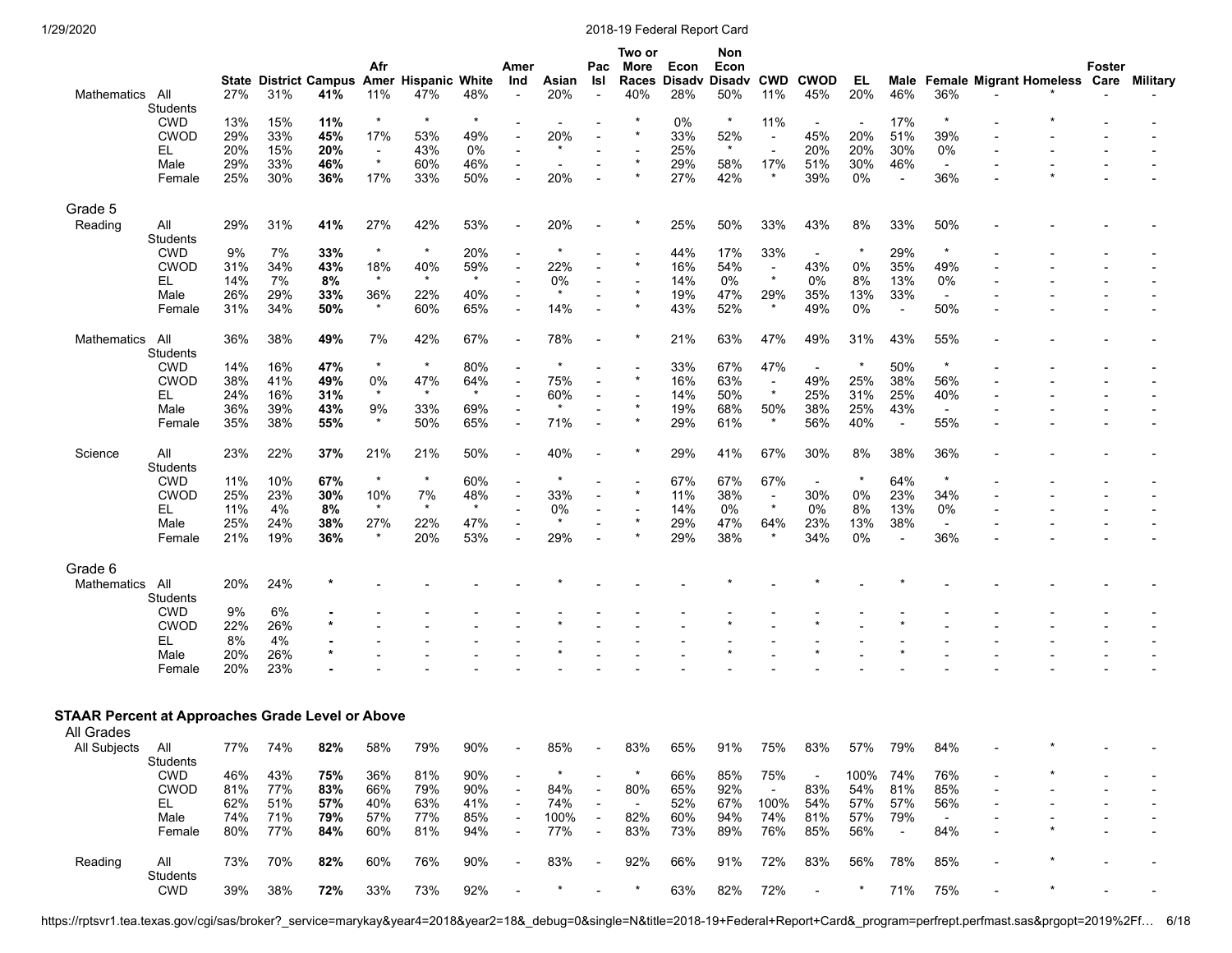|                                                           | <b>CWOD</b>     | 78%        | <b>State District Campus</b><br>73% | 83%        | Afr<br>69%     | Amer Hispanic White<br>77% | 89%        | Amer<br>Ind              | Asian<br>82% | Pac<br>Isl<br>$\blacksquare$ | Two or<br>More<br>Races<br>91% | Econ<br><b>Disadv</b><br>66% | Non<br>Econ<br><b>Disadv</b><br>92% | <b>CWD</b>                | <b>CWOD</b><br>83%       | EL<br>54%  | Male<br>80%              | 86%                             | <b>Female Migrant Homeless Care</b> | Foster | Military |
|-----------------------------------------------------------|-----------------|------------|-------------------------------------|------------|----------------|----------------------------|------------|--------------------------|--------------|------------------------------|--------------------------------|------------------------------|-------------------------------------|---------------------------|--------------------------|------------|--------------------------|---------------------------------|-------------------------------------|--------|----------|
|                                                           | EL.             | 54%        | 42%                                 | 56%        | $\star$        | 63%                        | 42%        | $\overline{\phantom{a}}$ | 67%          | $\overline{a}$               |                                | 52%                          | 67%                                 |                           | 54%                      | 56%        | 58%                      | 53%                             |                                     |        |          |
|                                                           | Male            | 69%        | 66%                                 | 78%        | 53%            | 76%                        | 85%        | $\overline{\phantom{a}}$ | 100%         | $\blacksquare$               | 80%                            | 57%                          | 94%                                 | 71%                       | 80%                      | 58%        | 78%                      | $\overline{\phantom{a}}$        |                                     |        |          |
|                                                           | Female          | 78%        | 74%                                 | 85%        | 69%            | 77%                        | 94%        |                          | 75%          | $\overline{\phantom{a}}$     | 100%                           | 78%                          | 88%                                 | 75%                       | 86%                      | 53%        | $\blacksquare$           | 85%                             |                                     |        |          |
| Mathematics                                               | All             | 81%        | 77%                                 | 83%        | 57%            | 84%                        | 91%        |                          | 89%          |                              | 69%                            | 68%                          | 92%                                 | 78%                       | 84%                      | 63%        | 82%                      | 84%                             |                                     |        |          |
|                                                           | Students        |            |                                     |            |                |                            |            |                          |              |                              |                                |                              |                                     |                           |                          |            |                          |                                 |                                     |        |          |
|                                                           | <b>CWD</b>      | 53%        | 48%                                 | 78%        | 33%            | 91%                        | 92%        |                          |              |                              | $\star$                        | 68%                          | 88%                                 | 78%                       | $\overline{\phantom{a}}$ | $\star$    | 79%                      | 75%                             |                                     |        |          |
|                                                           | <b>CWOD</b>     | 84%        | 80%                                 | 84%        | 65%<br>$\star$ | 83%                        | 91%        |                          | 88%          | $\overline{\phantom{a}}$     | 64%                            | 68%                          | 93%                                 | $\blacksquare$<br>$\star$ | 84%                      | 62%        | 84%                      | 85%                             |                                     |        |          |
|                                                           | EL.             | 72%        | 61%                                 | 63%        |                | 63%                        | 50%        |                          | 89%          | $\overline{\phantom{a}}$     |                                | 59%                          | 75%                                 |                           | 62%<br>84%               | 63%        | 63%                      | 65%                             |                                     |        |          |
|                                                           | Male<br>Female  | 79%<br>82% | 76%<br>79%                          | 82%<br>84% | 58%<br>56%     | 82%<br>87%                 | 89%<br>94% |                          | 100%<br>83%  | $\overline{\phantom{a}}$     | 80%                            | 65%<br>72%                   | 96%<br>89%                          | 79%<br>75%                | 85%                      | 63%<br>65% | 82%<br>$\blacksquare$    | $\overline{\phantom{a}}$<br>84% |                                     |        |          |
|                                                           |                 |            |                                     |            |                |                            |            |                          |              |                              | 63%                            |                              |                                     |                           |                          |            |                          |                                 |                                     |        |          |
| Science                                                   | All<br>Students | 80%        | 78%                                 | 77%        | 57%            | 74%                        | 84%        |                          | 80%          |                              |                                | 57%                          | 88%                                 | 73%                       | 78%                      | 38%        | 73%                      | 82%                             |                                     |        |          |
|                                                           | <b>CWD</b>      | 51%        | 48%                                 | 73%        | $\star$        | $\star$                    | 80%        |                          |              |                              |                                | 67%                          | 83%                                 | 73%                       |                          |            | 71%                      | $^\ast$                         |                                     |        |          |
|                                                           | <b>CWOD</b>     | 84%        | 81%                                 | 78%        | 60%            | 73%                        | 85%        |                          | 78%          |                              |                                | 53%                          | 89%                                 | $\blacksquare$            | 78%                      | 33%        | 73%                      | 82%                             |                                     |        |          |
|                                                           | EL.             | 61%        | 52%                                 | 38%        | $\star$        | $\star$                    | $\star$    |                          | 60%          |                              |                                | 29%                          | 50%                                 | $\star$                   | 33%                      | 38%        | 38%                      | 40%                             |                                     |        |          |
|                                                           | Male            | 79%        | 77%                                 | 73%        | 64%            | 67%                        | 73%        |                          |              |                              |                                | 57%                          | 89%                                 | 71%                       | 73%                      | 38%        | 73%                      | $\overline{\phantom{a}}$        |                                     |        |          |
|                                                           | Female          | 81%        | 80%                                 | 82%        |                | 80%                        | 94%        |                          | 71%          |                              |                                | 57%                          | 88%                                 |                           | 82%                      | 40%        | $\blacksquare$           | 82%                             |                                     |        |          |
| STAAR Percent at Meets Grade Level or Above<br>All Grades |                 |            |                                     |            |                |                            |            |                          |              |                              |                                |                              |                                     |                           |                          |            |                          |                                 |                                     |        |          |
| All Subjects                                              | All             | 49%        | 49%                                 | 59%        | 30%            | 55%                        | 71%        |                          | 57%          |                              | 59%                            | 40%                          | 70%                                 | 59%                       | 59%                      | 27%        | 57%                      | 62%                             |                                     |        |          |
|                                                           | Students        |            |                                     |            |                |                            |            |                          |              |                              |                                |                              |                                     |                           |                          |            |                          |                                 |                                     |        |          |
|                                                           | <b>CWD</b>      | 24%        | 25%                                 | 59%        | 27%            | 65%                        | 69%        |                          |              |                              |                                | 60%                          | 58%                                 | 59%                       | $\overline{\phantom{a}}$ | 60%        | 61%                      | 47%                             |                                     |        |          |
|                                                           | <b>CWOD</b>     | 52%        | 52%                                 | 59%        | 31%            | 53%                        | 71%        |                          | 56%          | $\overline{a}$               | 56%                            | 34%                          | 72%                                 | $\blacksquare$            | 59%                      | 26%        | 55%                      | 63%                             |                                     |        |          |
|                                                           | EL.             | 29%        | 20%                                 | 27%        | 0%             | 43%                        | 11%        |                          | 35%          | $\overline{\phantom{a}}$     |                                | 25%                          | 33%                                 | 60%                       | 26%                      | 27%        | 30%                      | 23%                             |                                     |        |          |
|                                                           | Male            | 47%        | 48%                                 | 57%        | 33%            | 55%                        | 65%        |                          | 67%          | $\blacksquare$               | 45%                            | 37%                          | 72%                                 | 61%                       | 55%                      | 30%        | 57%                      | $\overline{\phantom{a}}$        |                                     |        |          |
|                                                           | Female          | 52%        | 51%                                 | 62%        | 26%            | 56%                        | 78%        |                          | 52%          | $\overline{\phantom{a}}$     | 67%                            | 44%                          | 69%                                 | 47%                       | 63%                      | 23%        | $\blacksquare$           | 62%                             |                                     |        |          |
| Reading                                                   | All<br>Students | 47%        | 47%                                 | 56%        | 29%            | 56%                        | 68%        |                          | 33%          |                              | 62%                            | 40%                          | 66%                                 | 47%                       | 58%                      | 17%        | 51%                      | 62%                             |                                     |        |          |
|                                                           | <b>CWD</b>      | 21%        | 22%                                 | 47%        | 22%            | 64%                        | 50%        |                          | $\star$      |                              | $\star$                        | 58%                          | 35%                                 | 47%                       |                          | $\star$    | 50%                      | 38%                             |                                     |        |          |
|                                                           | <b>CWOD</b>     | 50%        | 49%                                 | 58%        | 31%            | 54%                        | 70%        |                          | 35%          | $\overline{\phantom{a}}$     | 64%                            | 35%                          | 70%                                 | $\blacksquare$            | 58%                      | 15%        | 52%                      | 63%                             |                                     |        |          |
|                                                           | EL              | 23%        | 15%                                 | 17%        | $\star$        | 38%                        | 8%         |                          | 0%           | $\blacksquare$               |                                | 21%                          | 8%                                  | $\star$                   | 15%                      | 17%        | 25%                      | 6%                              |                                     |        |          |
|                                                           | Male            | 43%        | 43%                                 | 51%        | 32%            | 55%                        | 59%        | $\overline{\phantom{a}}$ | 33%          | $\overline{\phantom{a}}$     | 20%                            | 39%                          | 61%                                 | 50%                       | 52%                      | 25%        | 51%                      | $\overline{\phantom{a}}$        |                                     |        |          |
|                                                           | Female          | 51%        | 51%                                 | 62%        | 25%            | 57%                        | 78%        |                          | 33%          | $\overline{\phantom{a}}$     | 88%                            | 42%                          | 70%                                 | 38%                       | 63%                      | 6%         | $\overline{\phantom{a}}$ | 62%                             |                                     |        |          |
| Mathematics                                               | All<br>Students | 51%        | 51%                                 | 62%        | 29%            | 54%                        | 75%        |                          | 78%          |                              | 62%                            | 39%                          | 76%                                 | 64%                       | 62%                      | 39%        | 61%                      | 64%                             |                                     |        |          |
|                                                           | <b>CWD</b>      | 26%        | 26%                                 | 64%        | 22%            | 64%                        | 83%        |                          |              |                              |                                | 58%                          | 71%                                 | 64%                       |                          |            | 68%                      | 50%                             |                                     |        |          |
|                                                           | <b>CWOD</b>     | 54%        | 54%                                 | 62%        | 31%            | 52%                        | 74%        |                          | 76%          |                              | 55%                            | 34%                          | 77%                                 |                           | 62%                      | 38%        | 59%                      | 65%                             |                                     |        |          |
|                                                           | EL              | 37%        | 27%                                 | 39%        | $\star$        | 44%                        | 17%        |                          | 78%          |                              |                                | 28%                          | 67%                                 |                           | 38%                      | 39%        | 38%                      | 41%                             |                                     |        |          |
|                                                           | Male            | 50%        | 51%                                 | 61%        | 26%            | 52%                        | 70%        |                          | 100%         |                              | 80%                            | 33%                          | 82%                                 | 68%                       | 59%                      | 38%        | 61%                      |                                 |                                     |        |          |
|                                                           | Female          | 51%        | 51%                                 | 64%        | 31%            | 57%                        | 80%        |                          | 67%          |                              | 50%                            | 47%                          | 71%                                 | 50%                       | 65%                      | 41%        |                          | 64%                             |                                     |        |          |
| Science                                                   | All<br>Students | 53%        | 53%                                 | 58%        | 36%            | 58%                        | 69%        |                          | 60%          |                              |                                | 43%                          | 67%                                 | 73%                       | 55%                      | 23%        | 60%                      | 56%                             |                                     |        |          |
|                                                           | <b>CWD</b>      | 25%        | 26%                                 | 73%        |                |                            | 80%        |                          |              |                              |                                | 67%                          | 83%                                 | 73%                       | $\overline{\phantom{a}}$ |            | 71%                      |                                 |                                     |        |          |
|                                                           | <b>CWOD</b>     | 56%        | 56%                                 | 55%        | 30%            | 53%                        | 67%        |                          | 56%          |                              | $\ast$                         | 32%                          | 64%                                 |                           | 55%                      | 17%        | 54%                      | 55%                             |                                     |        |          |
|                                                           | EL.             | 26%        | 17%                                 | 23%        |                | $\star$                    | $\star$    |                          | 20%          |                              |                                | 29%                          | 17%                                 | $\star$                   | 17%                      | 23%        | 25%                      | 20%                             |                                     |        |          |
|                                                           | Male            | 53%        | 53%                                 | 60%        | 45%            | 67%                        | 67%        |                          | $\star$      |                              |                                | 43%                          | 79%                                 | 71%                       | 54%                      | 25%        | 60%                      | $\sim$                          |                                     |        |          |
|                                                           | Female          | 53%        | 53%                                 | 56%        |                | 50%                        | 71%        |                          | 57%          |                              |                                | 43%                          | 59%                                 |                           | 55%                      | 20%        | $\sim$                   | 56%                             |                                     |        |          |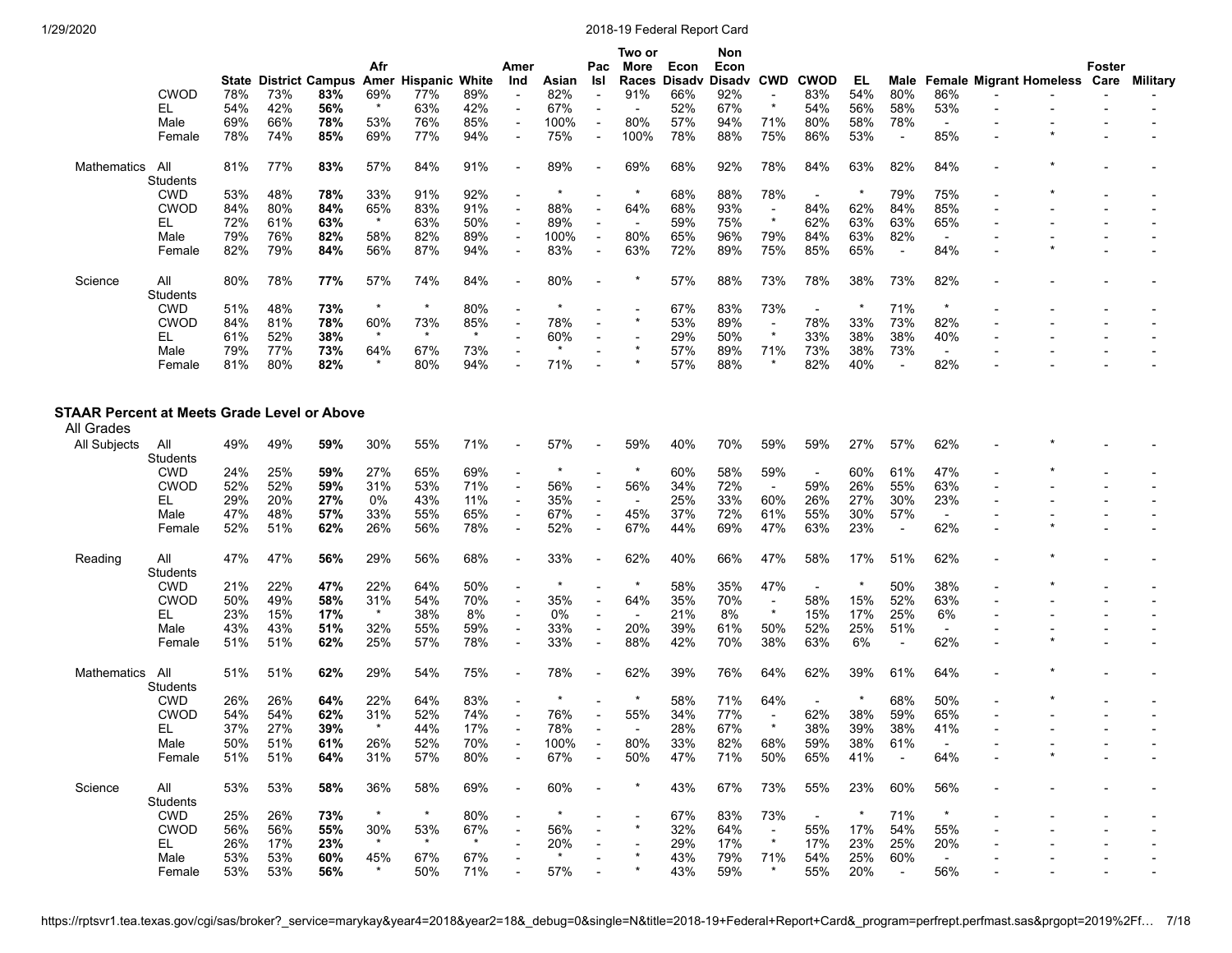|                                                    |                 |     |     |     | Afr | State District Campus Amer Hispanic White |     | Amer<br>Ind |     | Pac                      | Two or<br>More | Econ | Non<br>Econ |     | Asian Isl Races Disady Disady CWD CWOD | EL. |     |     | Male Female Migrant Homeless Care Military | Foster |  |
|----------------------------------------------------|-----------------|-----|-----|-----|-----|-------------------------------------------|-----|-------------|-----|--------------------------|----------------|------|-------------|-----|----------------------------------------|-----|-----|-----|--------------------------------------------|--------|--|
| STAAR Percent at Masters Grade Level<br>All Grades |                 |     |     |     |     |                                           |     |             |     |                          |                |      |             |     |                                        |     |     |     |                                            |        |  |
| All Subiects                                       | All<br>Students | 23% | 23% | 39% | 18% | 31%                                       | 50% | $\sim$      | 41% | $\sim$ $-$               | 41%            | 22%  | 49%         | 33% | 40%                                    | 15% | 37% | 42% |                                            |        |  |
|                                                    | CWD             | 8%  |     | 33% | 23% | 35%                                       | 38% |             |     | $\overline{\phantom{a}}$ |                | 34%  | 33%         | 33% | $\overline{\phantom{a}}$               | 60% | 39% | 12% |                                            |        |  |

|             | <b>CWD</b>      | 8%  | 7%  | 33% | 23%     | 35%     | 38%     |      |     | 34% | 33% | 33%                      |     | 60%     | 39% | 12% |  |  |
|-------------|-----------------|-----|-----|-----|---------|---------|---------|------|-----|-----|-----|--------------------------|-----|---------|-----|-----|--|--|
|             | <b>CWOD</b>     | 25% | 25% | 40% | 16%     | 30%     | 51%     | 40%  | 44% | 19% | 51% | $\overline{\phantom{a}}$ | 40% | 12%     | 36% | 44% |  |  |
|             | EL.             | 11% | 6%  | 15% | 0%      | 23%     | 4%      | 22%  |     | 12% | 20% | 60%                      | 12% | 15%     | 20% | 8%  |  |  |
|             | Male            | 22% | 22% | 37% | 24%     | 27%     | 44%     | 67%  | 27% | 22% | 48% | 39%                      | 36% | 20%     | 37% |     |  |  |
|             | Female          | 24% | 24% | 42% | 9%      | 36%     | 56%     | 29%  | 50% | 23% | 49% | 12%                      | 44% | 8%      |     | 42% |  |  |
| Reading     | All<br>Students | 20% | 20% | 36% | 23%     | 27%     | 48%     | 17%  | 46% | 21% | 45% | 19%                      | 39% | 7%      | 29% | 44% |  |  |
|             | <b>CWD</b>      | 7%  | 5%  | 19% | 22%     | 27%     | 17%     |      |     | 26% | 12% | 19%                      |     | $\star$ | 21% | 13% |  |  |
|             | <b>CWOD</b>     | 22% | 21% | 39% | 23%     | 27%     | 51%     | 18%  | 55% | 20% | 49% | $\overline{\phantom{0}}$ | 39% | 5%      | 31% | 46% |  |  |
|             | EL              | 8%  | 4%  | 7%  | $\star$ | 13%     | 8%      | 0%   |     | 10% | 0%  | $\star$                  | 5%  | 7%      | 8%  | 6%  |  |  |
|             | Male            | 17% | 18% | 29% | 32%     | 15%     | 36%     | 33%  | 20% | 17% | 38% | 21%                      | 31% | 8%      | 29% |     |  |  |
|             | Female          | 23% | 22% | 44% | 13%     | 40%     | 61%     | 8%   | 63% | 28% | 51% | 13%                      | 46% | 6%      |     | 44% |  |  |
| Mathematics | All             | 26% | 26% | 42% | 11%     | 38%     | 51%     | 67%  | 38% | 21% | 55% | 33%                      | 44% | 24%     | 44% | 41% |  |  |
|             | <b>Students</b> |     |     |     |         |         |         |      |     |     |     |                          |     |         |     |     |  |  |
|             | <b>CWD</b>      | 11% | 9%  | 33% | 11%     | 27%     | 50%     |      |     | 26% | 41% | 33%                      |     |         | 43% | 0%  |  |  |
|             | <b>CWOD</b>     | 28% | 27% | 44% | 12%     | 40%     | 51%     | 65%  | 36% | 20% | 57% | $\overline{\phantom{a}}$ | 44% | 23%     | 44% | 44% |  |  |
|             | EL.             | 16% | 10% | 24% |         | 31%     | 0%      | 56%  |     | 14% | 50% | $\star$                  | 23% | 24%     | 33% | 12% |  |  |
|             | Male            | 25% | 26% | 44% | 16%     | 39%     | 51%     | 100% | 40% | 24% | 59% | 43%                      | 44% | 33%     | 44% |     |  |  |
|             | Female          | 26% | 25% | 41% | 6%      | 37%     | 52%     | 50%  | 38% | 17% | 51% | 0%                       | 44% | 12%     |     | 41% |  |  |
| Science     | All<br>Students | 24% | 27% | 37% | 21%     | 21%     | 50%     | 40%  |     | 29% | 41% | 67%                      | 30% | 8%      | 38% | 36% |  |  |
|             | <b>CWD</b>      | 8%  | 7%  | 67% |         | $\star$ | 60%     |      |     | 67% | 67% | 67%                      |     |         | 64% |     |  |  |
|             | <b>CWOD</b>     | 26% | 29% | 30% | 10%     | 7%      | 48%     | 33%  |     | 11% | 38% | $\overline{\phantom{a}}$ | 30% | 0%      | 23% | 34% |  |  |
|             | EL              | 7%  | 4%  | 8%  |         | $\star$ | $\star$ | 0%   |     | 14% | 0%  | $\star$                  | 0%  | 8%      | 13% | 0%  |  |  |
|             | Male            | 25% | 28% | 38% | 27%     | 22%     | 47%     |      |     | 29% | 47% | 64%                      | 23% | 13%     | 38% |     |  |  |
|             | Female          | 23% | 27% | 36% | $\star$ | 20%     | 53%     | 29%  |     | 29% | 38% | $\star$                  | 34% | 0%      |     | 36% |  |  |
|             |                 |     |     |     |         |         |         |      |     |     |     |                          |     |         |     |     |  |  |

'\*' Indicates results are masked due to small numbers to protect student confidentiality.

Indicates zero observations reported for this group.

Part (iii): Academic Growth and Graduation Rate

### **Part (iii)(I): Academic Growth**

This section provides information on students' academic growth for mathematics and reading/ELA for public elementary schools and secondary schools which don't have a graduation rate, for the 2018-19 school year. These results include all students tested, regardless of whether they were in the accountability subset. (CWD: children with disability; CWOD: children without disability; EL: English learner)

|                              | All | <b>African</b><br><b>Students American Hispanic</b> |    | White | American<br>Indian       | Asian | <b>Pacific</b><br>Islander | Two or More<br><b>Races</b> | Econ<br><b>Disadv</b> | CWD                      | EL     |
|------------------------------|-----|-----------------------------------------------------|----|-------|--------------------------|-------|----------------------------|-----------------------------|-----------------------|--------------------------|--------|
| <b>Academic Growth Score</b> |     |                                                     |    |       |                          |       |                            |                             |                       |                          |        |
| <b>Reading</b>               |     |                                                     |    |       |                          |       |                            |                             |                       |                          |        |
| <b>All Students</b>          |     | 63                                                  | 86 | 73    |                          | 96    | $\overline{\phantom{a}}$   |                             | 76                    | 65                       | 92     |
| CWD                          | 65  | 50                                                  | 60 | 67    | $\overline{\phantom{0}}$ |       | $\overline{\phantom{0}}$   |                             | 64                    | 65                       | $\sim$ |
| CWOD                         | 79  | 68                                                  | 90 | 73    | -                        | 95    | $\overline{\phantom{0}}$   | 67                          | 79                    | $\overline{\phantom{a}}$ | 92     |

https://rptsvr1.tea.texas.gov/cgi/sas/broker?\_service=marykay&year4=2018&year2=18&\_debug=0&single=N&title=2018-19+Federal+Report+Card&\_program=perfrept.perfmast.sas&prgopt=2019%2Ff... 8/18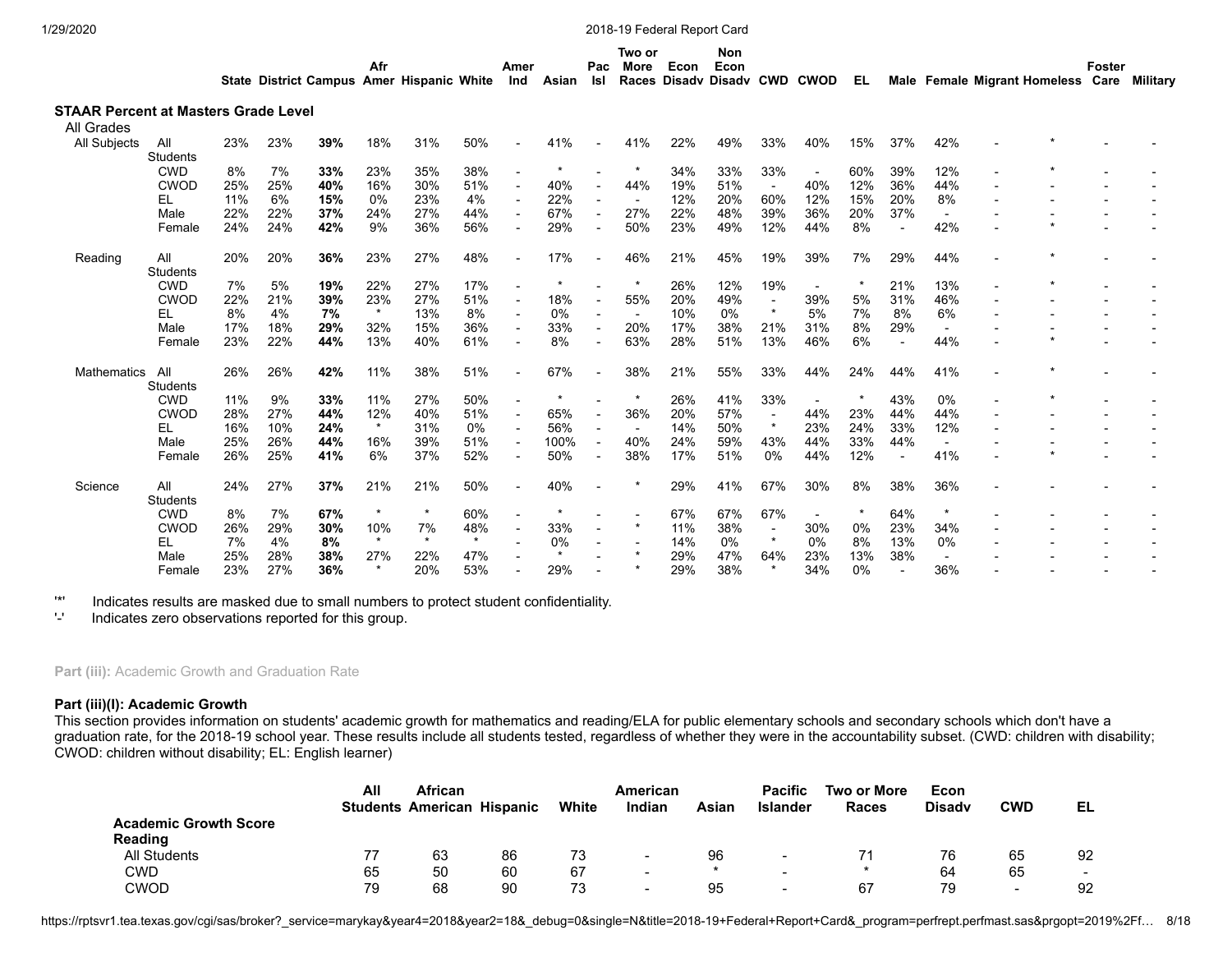|                     | All | African                           |    |       | American                 |         | <b>Pacific</b>  | Two or More              | Econ          |                          |     |
|---------------------|-----|-----------------------------------|----|-------|--------------------------|---------|-----------------|--------------------------|---------------|--------------------------|-----|
|                     |     | <b>Students American Hispanic</b> |    | White | Indian                   | Asian   | <b>Islander</b> | <b>Races</b>             | <b>Disady</b> | <b>CWD</b>               | EL  |
| EL                  | 92  |                                   | 83 |       | $\overline{\phantom{0}}$ | 100     | -               | $\overline{\phantom{0}}$ | 85            | $\overline{\phantom{0}}$ | 92  |
| Male                | 75  | 68                                | 79 | 77    | $\overline{\phantom{0}}$ | $\star$ |                 |                          | 74            | 69                       | 83  |
| Female              | 78  | 56                                | 92 | 68    | $\,$                     | 94      |                 |                          | 77            | $\ast$                   | 100 |
| <b>Mathematics</b>  |     |                                   |    |       |                          |         |                 |                          |               |                          |     |
| <b>All Students</b> | 82  | 59                                | 80 | 87    | $\overline{\phantom{0}}$ | 100     |                 | 86                       | 75            | 73                       | 83  |
| <b>CWD</b>          | 73  | 57                                | 60 | 86    | -                        |         |                 |                          | 62            | 73                       |     |
| <b>CWOD</b>         | 84  | 60                                | 83 | 87    | $\,$                     | 100     |                 | 83                       | 78            | $\,$                     | 83  |
| EL                  | 83  | $\ast$                            | 67 | 89    | $\,$                     | 100     |                 |                          | 81            | $\overline{\phantom{0}}$ | 83  |
| Male                | 81  | 69                                | 76 | 86    | $\overline{\phantom{0}}$ | $\ast$  |                 |                          | 76            | 83                       | 85  |
| Female              | 84  | 44                                | 83 | 88    | -                        | 100     |                 |                          | 73            | $\star$                  | 78  |

# **Part (iii)(II): Graduation Rate**

This section provides information on high school graduation rates for the class of 2018.

| <b>Federal Graduation Rates</b>                                     | All                      | <b>African</b>           | <b>Students American Hispanic</b> | White                    | American<br>Indian | Asian                    | <b>Pacific</b><br><b>Islander</b> | Two or<br>More<br>Races | Econ<br><b>Disady</b> | <b>CWD</b>               | EL^                      | <b>Homeless</b>          | <b>Foster</b><br>Care    |
|---------------------------------------------------------------------|--------------------------|--------------------------|-----------------------------------|--------------------------|--------------------|--------------------------|-----------------------------------|-------------------------|-----------------------|--------------------------|--------------------------|--------------------------|--------------------------|
| 4-year Longitudinal Cohort Graduation Rate (Gr 9-12): Class of 2018 |                          |                          |                                   |                          |                    |                          |                                   |                         |                       |                          |                          |                          |                          |
| All Students                                                        | $\overline{\phantom{0}}$ |                          | $\overline{\phantom{0}}$          |                          |                    | $\overline{\phantom{a}}$ |                                   |                         |                       | $\overline{\phantom{0}}$ |                          | $\overline{\phantom{0}}$ | $\overline{\phantom{0}}$ |
| <b>CWD</b>                                                          | $\overline{\phantom{0}}$ |                          | $\overline{\phantom{0}}$          | $\overline{\phantom{0}}$ |                    | $\overline{\phantom{0}}$ |                                   |                         |                       | -                        |                          |                          |                          |
| <b>CWOD</b>                                                         | $\overline{\phantom{0}}$ | $\overline{\phantom{0}}$ | $\overline{\phantom{0}}$          | $\overline{\phantom{0}}$ |                    | $\,$                     | $\overline{\phantom{0}}$          |                         |                       | $\overline{\phantom{0}}$ |                          | $\sim$                   |                          |
| EL                                                                  | $\overline{\phantom{0}}$ |                          | $\sim$                            | $\overline{\phantom{0}}$ |                    | $\overline{\phantom{0}}$ |                                   |                         |                       | $\overline{\phantom{0}}$ |                          | <b>.</b>                 |                          |
| Male                                                                | $\sim$                   | $\overline{\phantom{a}}$ | $\sim$                            | $\sim$                   |                    | $\overline{\phantom{0}}$ | $\overline{\phantom{0}}$          |                         |                       | $\sim$                   | $\overline{\phantom{a}}$ | $\sim$                   | $\sim$                   |
| Female                                                              | $\overline{\phantom{0}}$ |                          | $\overline{\phantom{0}}$          |                          |                    | $\,$                     |                                   |                         |                       | -                        |                          |                          |                          |

'\*' Indicates results are masked due to small numbers to protect student confidentiality.

- '-' Indicates there are no students in the group.
- '^' Ever EL in grades 9-12

# Part (iv): English Language Proficiency

This section provides information on the number and percentage of English learners achieving English language proficiency based on the 2019 TELPAS (Texas English Language Proficiency Assessment System) data.

(EL: English learner)

| Total EL in Class | <b>Proficiency of EL</b> | <b>Rate of Proficiency</b> |
|-------------------|--------------------------|----------------------------|
| 84                | 14                       | 17%                        |

- '<sup>\*</sup>' Indicates data reporting does not meet for Minimum Size.<br>'\*' Indicates results are masked due to small numbers to prof
- '\*' Indicates results are masked due to small numbers to protect student confidentiality.
- Indicates zero observations reported for this group.

Part (v): School Quality or Student Success (SQSS)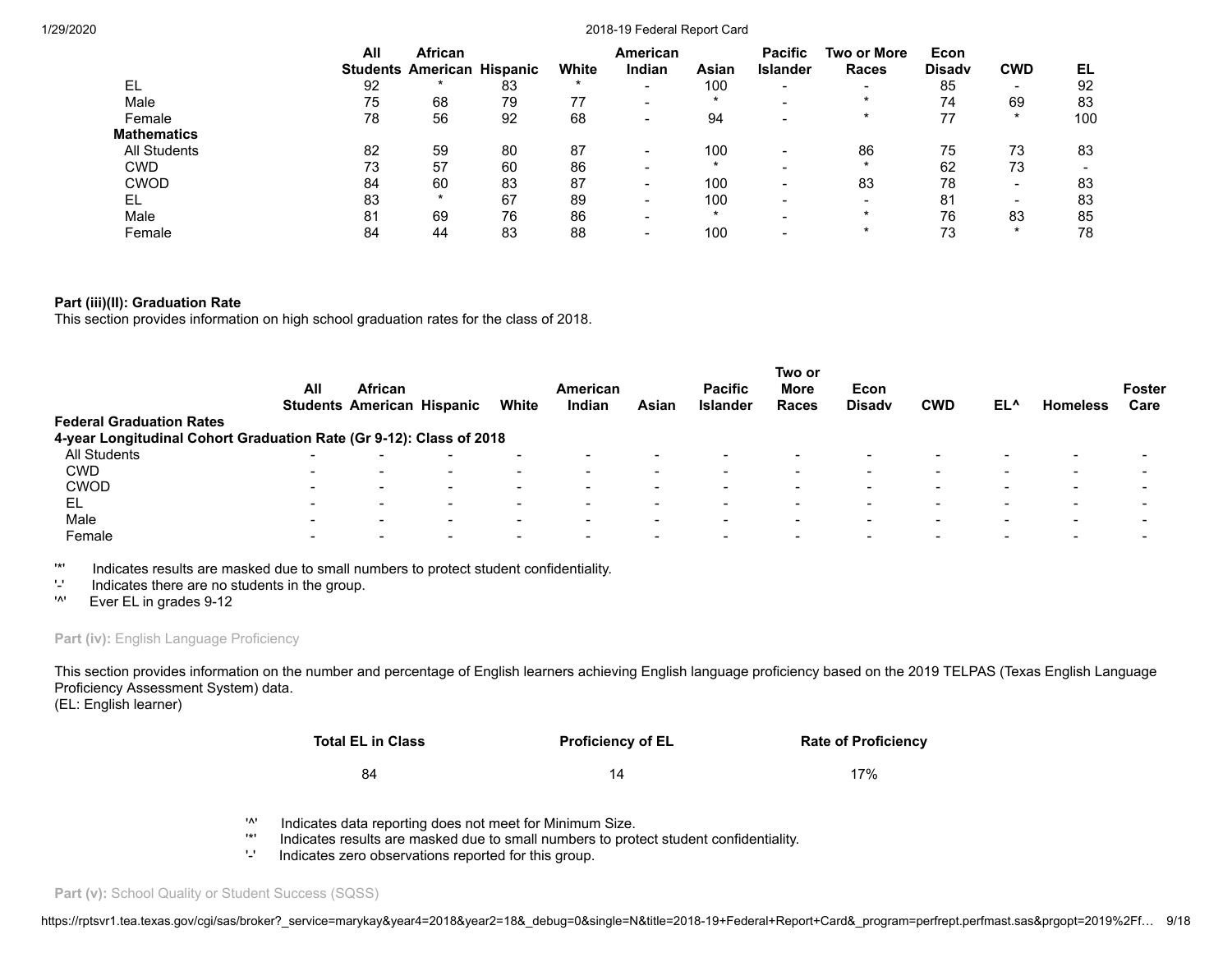This section provides information on the other indicator of school quality or student success, which is college, career and military readiness (CCMR) for high schools and average performance rate of the three STAAR performance levels of all students, regardless of whether they were in the accountability subset, for elementary and secondary schools without a graduation rate. (CWD: children with disability; EL: English learner)

| Student Success (Student Achievement Domain Score: STAAR Component Only)    | All | <b>African</b><br><b>Students American Hispanic</b> |                          | White                    | American<br>Indian       | Asian | <b>Pacific</b><br><b>Islander</b> | Two or More<br>Races | Econ<br><b>Disady</b>    | <b>CWD</b>               | EL |
|-----------------------------------------------------------------------------|-----|-----------------------------------------------------|--------------------------|--------------------------|--------------------------|-------|-----------------------------------|----------------------|--------------------------|--------------------------|----|
| <b>STAAR Component Score</b>                                                | 60  | 35                                                  | 55                       | 70                       | $\overline{\phantom{a}}$ | 61    | $\blacksquare$                    | 61                   | 42                       | 56                       | 33 |
| <b>School Quality (College, Career, and Military Readiness Performance)</b> |     |                                                     |                          |                          |                          |       |                                   |                      |                          |                          |    |
| %Students meeting CCMR                                                      |     | $\overline{\phantom{0}}$                            | $\overline{\phantom{0}}$ | $\overline{\phantom{0}}$ | $\overline{\phantom{a}}$ |       | $\overline{\phantom{0}}$          |                      | $\overline{\phantom{0}}$ | $\overline{\phantom{0}}$ |    |

'\*' Indicates results are masked due to small numbers to protect student confidentiality.

'-' Indicates there are no students in the group.

Part (vi): Goal Meeting Status

This section provides information on the progress of all students and each student group toward meeting the long-term goals or interim objectives on STAAR academic performance, federal graduation rate, and English learners' language proficiency. (CWD: children with disability; EL: English learner)

|                                 | All | <b>African</b>                    |              |       | <b>American</b> |       | <b>Pacific</b>  | Two or More | Econ          |              |        |
|---------------------------------|-----|-----------------------------------|--------------|-------|-----------------|-------|-----------------|-------------|---------------|--------------|--------|
|                                 |     | <b>Students American Hispanic</b> |              | White | Indian          | Asian | <b>Islander</b> | Races       | <b>Disadv</b> | <b>CWD</b>   | $EL +$ |
| <b>STAAR Performance Status</b> |     |                                   |              |       |                 |       |                 |             |               |              |        |
| <b>Reading</b>                  |     |                                   |              |       |                 |       |                 |             |               |              |        |
| Interim Goals (2018-2022)       | 44% | 32%                               | 37%          | 60%   | 43%             | 74%   | 45%             | 56%         | 33%           | 19%          | 29%    |
| <b>Target Met</b>               |     |                                   |              |       |                 |       |                 |             |               | ν            |        |
| Interim Goals (2023-2027)       | 52% | 42%                               | 46%          | 66%   | 51%             | 78%   | 53%             | 62%         | 43%           | 31%          | 39%    |
| <b>Target Met</b>               |     | N                                 | $\checkmark$ |       |                 |       |                 |             |               | $\checkmark$ |        |
| Interim Goals (2028-2032)       | 62% | 54%                               | 58%          | 73%   | 62%             | 82%   | 63%             | 70%         | 55%           | 45%          | 52%    |
| <b>Target Met</b>               | N   | Ν                                 | N            |       |                 |       |                 |             | N             |              | N      |
| Long-Term Goals                 | 72% | 66%                               | 69%          | 80%   | 72%             | 87%   | 73%             | 78%         | 67%           | 60%          | 65%    |
| <b>Target Met</b>               | N   | N                                 | N            | N     |                 |       |                 |             | N             | N            | N      |
| <b>Mathematics</b>              |     |                                   |              |       |                 |       |                 |             |               |              |        |
| Interim Goals (2018-2022)       | 46% | 31%                               | 40%          | 59%   | 45%             | 82%   | 50%             | 54%         | 36%           | 23%          | 40%    |
| <b>Target Met</b>               |     | $\checkmark$                      |              |       |                 |       |                 |             |               | $\check{ }$  |        |
| Interim Goals (2023-2027)       | 54% | 41%                               | 49%          | 65%   | 53%             | 85%   | 57%             | 61%         | 45%           | 34%          | 49%    |
| <b>Target Met</b>               |     | N                                 | v            |       |                 |       |                 |             |               | $\checkmark$ |        |
| Interim Goals (2028-2032)       | 63% | 54%                               | 59%          | 73%   | 63%             | 88%   | 66%             | 69%         | 57%           | 48%          | 59%    |
| <b>Target Met</b>               |     | N                                 | N            |       |                 |       |                 |             | N             | $\checkmark$ |        |
| Long-Term Goals                 | 73% | 66%                               | 70%          | 80%   | 73%             | 91%   | 75%             | 77%         | 68%           | 62%          | 70%    |
| <b>Target Met</b>               | N   | N                                 | N            |       |                 |       |                 |             | N             |              | N      |

# **English Learner Language Proficiency Status**

| Interim Goals (2018-2022) | 36% |
|---------------------------|-----|
| <b>Target Met</b>         |     |
| Interim Goals (2023-2027) | 38% |
| <b>Target Met</b>         |     |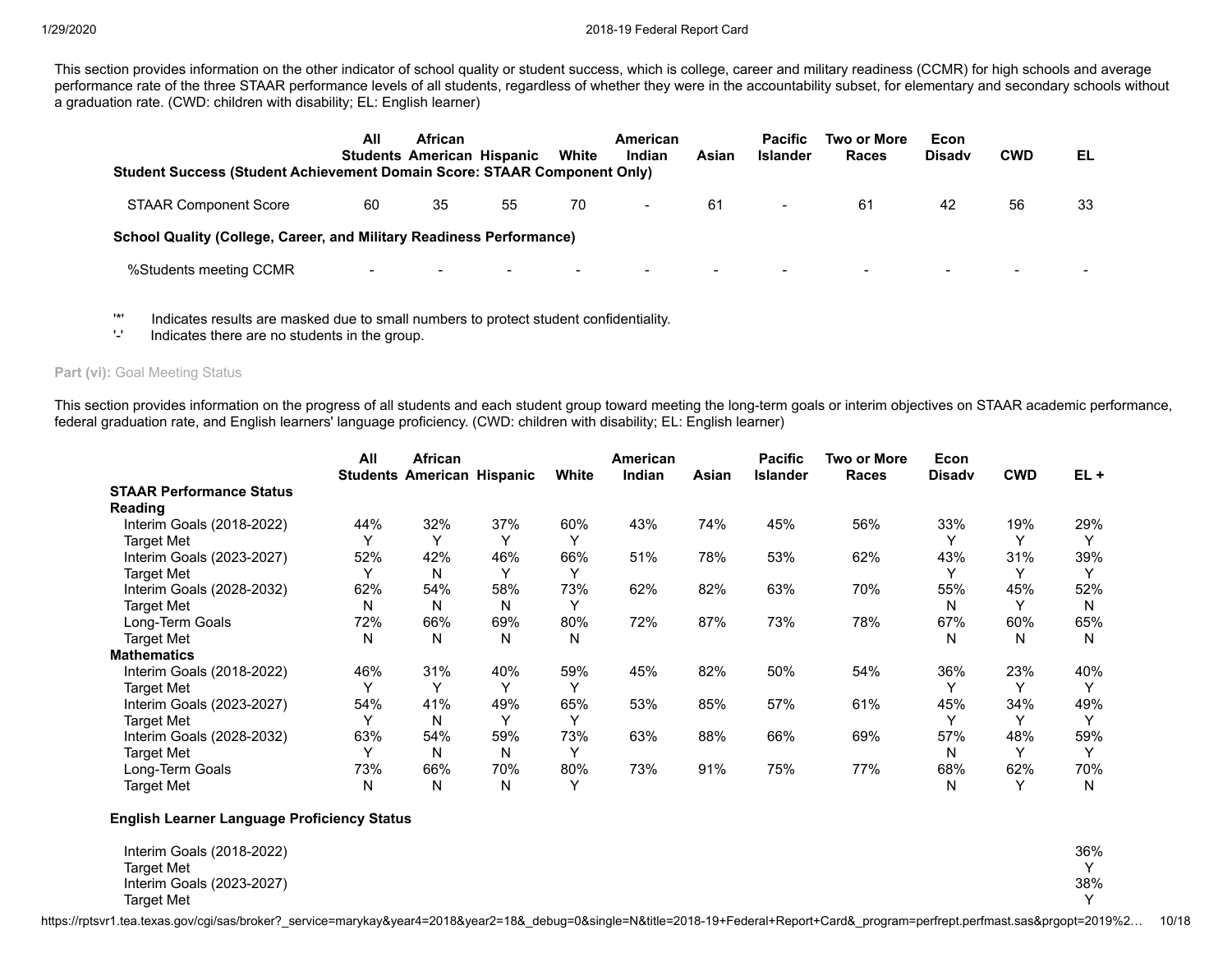| Interim Goals (2028-2032)<br>Target Met<br>Long-Term Goals<br><b>Target Met</b> | All | <b>African</b><br><b>Students American Hispanic</b> |     | White | <b>American</b><br>Indian | Asian | <b>Pacific</b><br>Islander | <b>Two or More</b><br><b>Races</b> | Econ<br><b>Disady</b> | <b>CWD</b> | $EL +$<br>40%<br>40% |
|---------------------------------------------------------------------------------|-----|-----------------------------------------------------|-----|-------|---------------------------|-------|----------------------------|------------------------------------|-----------------------|------------|----------------------|
| <b>Federal Graduation Status^</b>                                               |     |                                                     |     |       |                           |       |                            |                                    |                       |            |                      |
| Interim Goals (2018-2022)<br>Target Met                                         | 90% | 90%                                                 | 90% | 90%   | 90%                       | 90%   | 90%                        | 90%                                | 90%                   | 90%        | 90%                  |
| Interim Goals (2023-2027)<br><b>Target Met</b>                                  | 92% | 92%                                                 | 92% | 92%   | 92%                       | 92%   | 92%                        | 92%                                | 92%                   | 92%        | 92%                  |
| Interim Goals (2028-2032)<br><b>Target Met</b>                                  | 94% | 94%                                                 | 94% | 94%   | 94%                       | 94%   | 94%                        | 94%                                | 94%                   | 94%        | 94%                  |
| Long-Term Goals<br>Target Met                                                   | 94% | 94%                                                 | 94% | 94%   | 94%                       | 94%   | 94%                        | 94%                                | 94%                   | 94%        | 94%                  |

'+' STAAR Performance and Graduation use EL(Current & Monitored), EL English Learner Language Proficiency uses EL (Current). Blank cells above represent student group indicators that do not meet the minimum size criteria.

'^' Student groups with graduation rates that were at or above 90 percent are required to exceed that rate by at least a tenth of a percent in the following year(s).

# **Part (vii):** STAAR Participation

This section provides the percentage of students assessed and not assessed on STAAR for mathematics, reading/ELA, and science. (CWD: children with disability; CWOD: children without disability; EL: English learner)

| <b>Participation Rate</b> |                                    | <b>African</b> |      |      | American<br>Indian       | Asian                                         | <b>Pacific</b>           | Two or<br>More<br>Races | Econ<br><b>Disadv</b> | <b>Non</b><br>Econ<br><b>Disadv</b> | <b>CWD</b>               | <b>CWOD</b> | EL   | Male |      | Female Migrant |
|---------------------------|------------------------------------|----------------|------|------|--------------------------|-----------------------------------------------|--------------------------|-------------------------|-----------------------|-------------------------------------|--------------------------|-------------|------|------|------|----------------|
| All<br><b>Students</b>    | 100%                               | 100%           | 100% | 100% | $\overline{\phantom{a}}$ | 100%                                          |                          | 100%                    | 100%                  | 100%                                | 100%                     | 100%        | 100% | 100% | 100% |                |
| <b>CWD</b>                | 100%                               | 100%           | 100% | 100% | $\overline{\phantom{a}}$ | $\star$                                       |                          | ÷                       |                       | 100%                                | 100%                     |             | 100% | 100% | 100% |                |
| <b>CWOD</b>               | 100%                               | 100%           | 100% | 100% | $\overline{\phantom{a}}$ | 100%                                          | $\blacksquare$           | 100%                    | 100%                  | 100%                                |                          | 100%        | 100% | 100% | 100% |                |
| EL                        | 100%                               | 100%           | 100% | 100% | $\blacksquare$           | 100%                                          |                          |                         | 100%                  | 100%                                | 100%                     | 100%        | 100% | 100% | 100% |                |
| Male                      | 100%                               | 100%           | 100% | 100% | $\overline{\phantom{a}}$ | 100%                                          | $\blacksquare$           | 100%                    | 100%                  | 100%                                | 100%                     | 100%        | 100% | 100% |      |                |
| Female                    | 100%                               | 100%           | 100% | 100% |                          | 100%                                          |                          | 100%                    | 100%                  | 100%                                | 100%                     | 100%        | 100% |      | 100% |                |
| All                       | 100%                               | 100%           | 100% |      |                          | 100%                                          |                          | 100%                    | 100%                  | 100%                                | 100%                     | 100%        | 100% | 100% | 100% |                |
|                           |                                    |                |      |      | $\overline{\phantom{a}}$ | $\ast$                                        |                          |                         |                       |                                     |                          |             |      |      |      |                |
| <b>CWOD</b>               | 100%                               | 100%           | 100% | 100% | $\overline{\phantom{a}}$ | 100%                                          | $\overline{\phantom{a}}$ |                         | 100%                  | 100%                                | $\overline{\phantom{a}}$ | 100%        | 100% | 100% | 100% |                |
| EL                        | 100%                               | $\star$        | 100% | 100% | $\blacksquare$           | 100%                                          |                          |                         | 100%                  | 100%                                | $^\star$                 | 100%        | 100% | 100% | 100% |                |
| Male                      | 100%                               | 100%           | 100% | 100% | $\blacksquare$           | 100%                                          | $\overline{\phantom{a}}$ | 100%                    | 100%                  | 100%                                | 100%                     | 100%        | 100% | 100% |      |                |
| Female                    | 100%                               | 100%           | 100% | 100% | $\overline{\phantom{0}}$ | 100%                                          | $\sim$                   | 100%                    | 100%                  | 100%                                | 100%                     | 100%        | 100% |      | 100% |                |
| All                       | 100%                               | 100%           | 100% | 100% | $\blacksquare$           | 100%                                          |                          | 100%                    | 100%                  | 100%                                | 100%                     | 100%        | 100% | 100% | 100% |                |
| <b>CWD</b>                | 100%                               | 100%           | 100% | 100% | $\blacksquare$           |                                               |                          |                         | 100%                  | 100%                                | 100%                     |             |      | 100% | 100% |                |
| <b>CWOD</b>               | 100%                               | 100%           | 100% | 100% | $\overline{\phantom{a}}$ | 100%                                          |                          | 100%                    | 100%                  | 100%                                | $\overline{\phantom{a}}$ | 100%        | 100% | 100% | 100% |                |
|                           | Students<br><b>CWD</b><br>Students | 100%           | 100% | 100% | 100%                     | <b>Campus American Hispanic White</b><br>100% |                          |                         | Islander<br>100%      | 100%<br>100%                        | 100%                     | 100%        |      |      | 100% | 100%           |

https://rptsvr1.tea.texas.gov/cgi/sas/broker?\_service=marykay&year4=2018&year2=18&\_debug=0&single=N&title=2018-19+Federal+Report+Card&\_program=perfrept.perfmast.sas&prgopt=2019%2... 11/18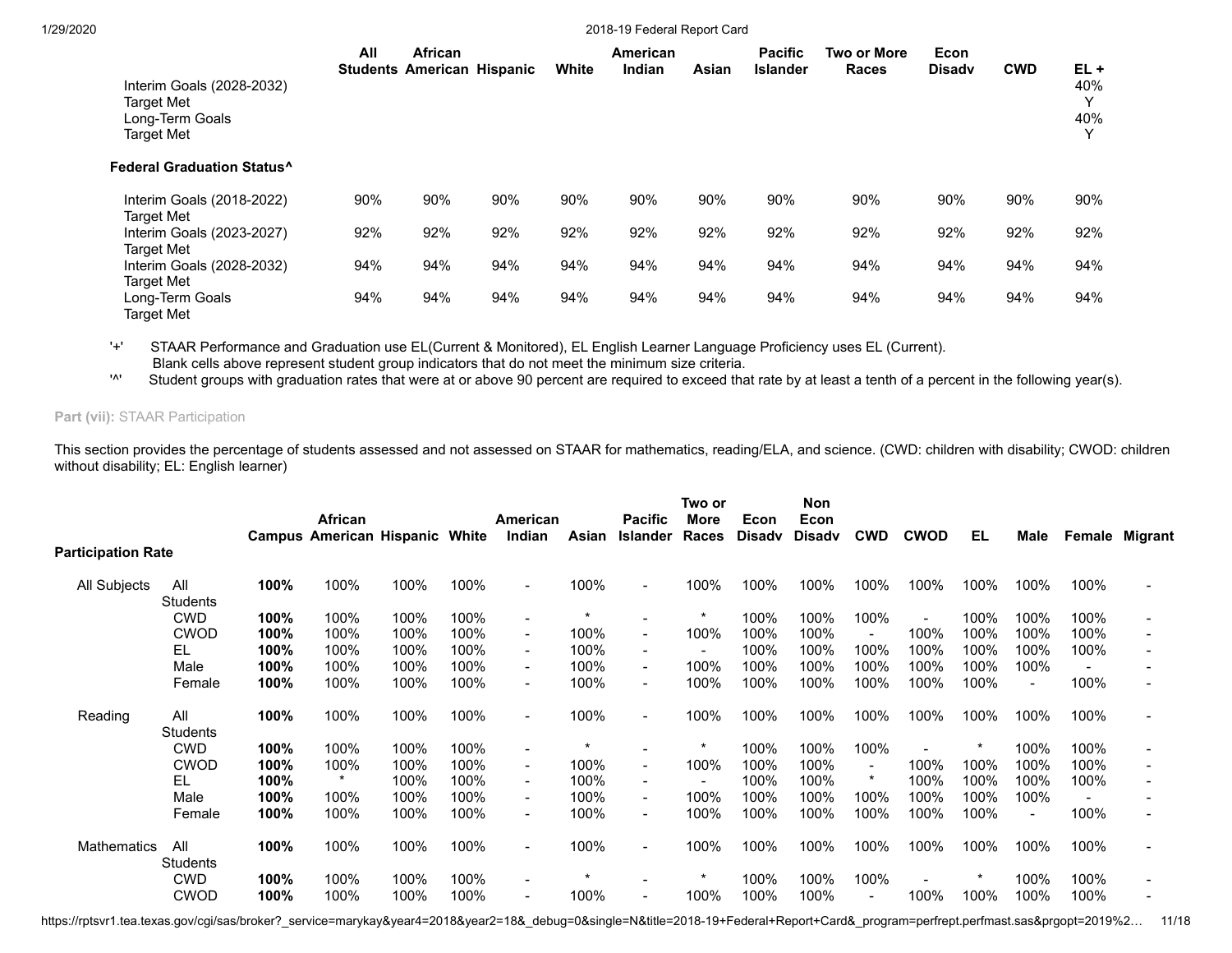|                               | EL.<br>Male<br>Female  | 100%<br>100%<br>100% | African<br><b>Campus American Hispanic</b><br>100%<br>100% | 100%<br>100%<br>100% | White<br>100%<br>100%<br>100% | American<br>Indian<br>$\blacksquare$<br>$\blacksquare$<br>$\overline{\phantom{a}}$ | Asian<br>100%<br>100%<br>100% | <b>Pacific</b><br><b>Islander</b><br>$\blacksquare$<br>$\sim$ | Two or<br><b>More</b><br><b>Races</b><br>$\frac{1}{2}$<br>100%<br>100% | Econ<br><b>Disady</b><br>100%<br>100%<br>100% | Non<br>Econ<br><b>Disadv</b><br>100%<br>100%<br>100% | <b>CWD</b><br>$\star$<br>100%<br>100% | <b>CWOD</b><br>100%<br>100%<br>100% | <b>EL</b><br>100%<br>100%<br>100% | <b>Male</b><br>100%<br>100%<br>$\blacksquare$ | 100%<br>$\overline{a}$<br>100% | Female Migrant |
|-------------------------------|------------------------|----------------------|------------------------------------------------------------|----------------------|-------------------------------|------------------------------------------------------------------------------------|-------------------------------|---------------------------------------------------------------|------------------------------------------------------------------------|-----------------------------------------------|------------------------------------------------------|---------------------------------------|-------------------------------------|-----------------------------------|-----------------------------------------------|--------------------------------|----------------|
| Science                       | All<br><b>Students</b> | 100%                 | 100%                                                       | 100%                 | 100%                          | $\overline{\phantom{a}}$                                                           | 100%                          | $\sim$                                                        | $\star$                                                                | 100%                                          | 100%                                                 | 100%                                  | 100%                                | 100%                              | 100%                                          | 100%                           |                |
|                               | <b>CWD</b>             | 100%                 | $\star$                                                    | $\star$              | 100%                          | $\overline{\phantom{a}}$                                                           | $^\star$                      |                                                               | $\overline{\phantom{a}}$                                               | 100%                                          | 100%                                                 | 100%                                  | $\overline{a}$                      | $^\star$                          | 100%                                          | $\star$                        |                |
|                               | <b>CWOD</b>            | 100%                 | 100%                                                       | 100%                 | 100%                          | $\overline{\phantom{a}}$                                                           | 100%                          |                                                               | $\star$                                                                | 100%                                          | 100%                                                 | $\blacksquare$                        | 100%                                | 100%                              | 100%                                          | 100%                           |                |
|                               | EL                     | 100%                 | $\star$                                                    | $\star$              | $\star$                       | $\overline{\phantom{a}}$                                                           | 100%                          |                                                               | $\blacksquare$                                                         | 100%                                          | 100%                                                 | $\star$                               | 100%                                | 100%                              | 100%                                          | 100%                           |                |
|                               | Male                   | 100%                 | 100%                                                       | 100%                 | 100%                          | $\overline{\phantom{a}}$                                                           | $\star$                       |                                                               | $\star$                                                                | 100%                                          | 100%                                                 | 100%                                  | 100%                                | 100%                              | 100%                                          | $\blacksquare$                 |                |
| <b>Non-Participation Rate</b> | Female                 | 100%                 | $\star$                                                    | 100%                 | 100%                          | $\blacksquare$                                                                     | 100%                          |                                                               | $\star$                                                                | 100%                                          | 100%                                                 | $\star$                               | 100%                                | 100%                              | $\overline{a}$                                | 100%                           |                |
| All Subjects                  | All<br><b>Students</b> | 0%                   | 0%                                                         | 0%                   | 0%                            | $\blacksquare$                                                                     | 0%                            |                                                               | 0%                                                                     | $0\%$                                         | 0%                                                   | 0%                                    | 0%                                  | 0%                                | 0%                                            | 0%                             |                |
|                               | <b>CWD</b>             | 0%                   | $0\%$                                                      | 0%                   | $0\%$                         | $\overline{a}$                                                                     | $\star$                       |                                                               | $\star$                                                                | $0\%$                                         | 0%                                                   | 0%                                    | $\overline{\phantom{a}}$            | 0%                                | 0%                                            | 0%                             |                |
|                               | <b>CWOD</b>            | 0%                   | $0\%$                                                      | 0%                   | 0%                            | $\frac{1}{2}$                                                                      | 0%                            |                                                               | 0%                                                                     | 0%                                            | 0%                                                   | $\blacksquare$                        | 0%                                  | 0%                                | 0%                                            | 0%                             |                |
|                               | EL                     | 0%                   | 0%                                                         | $0\%$                | $0\%$                         | $\blacksquare$                                                                     | 0%                            |                                                               | $\blacksquare$                                                         | 0%                                            | $0\%$                                                | 0%                                    | 0%                                  | 0%                                | 0%                                            | 0%                             |                |
|                               | Male                   | 0%                   | 0%                                                         | 0%                   | 0%                            | $\overline{a}$                                                                     | $0\%$                         |                                                               | 0%                                                                     | 0%                                            | 0%                                                   | $0\%$                                 | 0%                                  | 0%                                | 0%                                            | $\sim$                         |                |
|                               | Female                 | 0%                   | $0\%$                                                      | 0%                   | $0\%$                         | $\blacksquare$                                                                     | $0\%$                         | $\blacksquare$                                                | $0\%$                                                                  | 0%                                            | $0\%$                                                | $0\%$                                 | 0%                                  | 0%                                | $\blacksquare$                                | 0%                             |                |
| Reading                       | All<br>Students        | $0\%$                | 0%                                                         | 0%                   | $0\%$                         | $\overline{\phantom{a}}$                                                           | 0%                            | $\overline{\phantom{a}}$                                      | 0%                                                                     | 0%                                            | 0%                                                   | 0%                                    | 0%                                  | $0\%$                             | 0%                                            | 0%                             |                |
|                               | <b>CWD</b>             | 0%                   | 0%                                                         | 0%                   | $0\%$                         |                                                                                    | $\star$                       |                                                               | $\star$                                                                | $0\%$                                         | 0%                                                   | $0\%$                                 | $\overline{\phantom{a}}$            | $\star$                           | 0%                                            | 0%                             |                |
|                               | <b>CWOD</b>            | 0%                   | $0\%$                                                      | 0%                   | 0%                            | $\overline{\phantom{a}}$                                                           | 0%                            | $\sim$                                                        | 0%                                                                     | 0%                                            | 0%                                                   | $\blacksquare$                        | 0%                                  | 0%                                | 0%                                            | 0%                             |                |
|                               | EL                     | 0%                   | $\star$                                                    | 0%                   | $0\%$                         | $\overline{a}$                                                                     | $0\%$                         |                                                               | $\blacksquare$                                                         | 0%                                            | 0%                                                   | $\star$                               | 0%                                  | 0%                                | 0%                                            | 0%                             |                |
|                               | Male                   | 0%                   | 0%                                                         | 0%                   | $0\%$                         | $\blacksquare$                                                                     | 0%                            |                                                               | 0%                                                                     | 0%                                            | 0%                                                   | $0\%$                                 | 0%                                  | 0%                                | 0%                                            | $\blacksquare$                 |                |
|                               | Female                 | 0%                   | $0\%$                                                      | $0\%$                | $0\%$                         | $\overline{a}$                                                                     | $0\%$                         |                                                               | 0%                                                                     | 0%                                            | $0\%$                                                | 0%                                    | 0%                                  | $0\%$                             | $\blacksquare$                                | 0%                             |                |
| <b>Mathematics</b>            | All<br><b>Students</b> | 0%                   | 0%                                                         | 0%                   | $0\%$                         | $\overline{a}$                                                                     | 0%                            | $\sim$                                                        | 0%                                                                     | 0%                                            | 0%                                                   | 0%                                    | 0%                                  | 0%                                | 0%                                            | 0%                             |                |
|                               | <b>CWD</b>             | $0\%$                | 0%                                                         | 0%                   | $0\%$                         | $\overline{\phantom{a}}$                                                           | $\star$                       |                                                               | $\star$                                                                | 0%                                            | 0%                                                   | 0%                                    | $\blacksquare$                      | $\star$                           | 0%                                            | 0%                             |                |
|                               | <b>CWOD</b>            | 0%                   | $0\%$                                                      | 0%                   | 0%                            | $\overline{\phantom{a}}$                                                           | 0%                            |                                                               | 0%                                                                     | 0%                                            | 0%                                                   | $\blacksquare$                        | 0%                                  | 0%                                | 0%                                            | 0%                             |                |
|                               | <b>EL</b>              | 0%                   | $\star$                                                    | 0%                   | 0%                            | $\blacksquare$                                                                     | 0%                            |                                                               | $\blacksquare$                                                         | 0%                                            | 0%                                                   | $\star$                               | 0%                                  | 0%                                | 0%                                            | 0%                             |                |
|                               | Male                   | 0%                   | 0%                                                         | 0%                   | 0%                            | $\blacksquare$                                                                     | $0\%$                         | $\blacksquare$                                                | 0%                                                                     | 0%                                            | 0%                                                   | 0%                                    | 0%                                  | 0%                                | 0%                                            | $\blacksquare$                 |                |
|                               | Female                 | 0%                   | 0%                                                         | 0%                   | 0%                            | $\blacksquare$                                                                     | 0%                            |                                                               | 0%                                                                     | 0%                                            | 0%                                                   | 0%                                    | 0%                                  | 0%                                | $\sim$                                        | 0%                             |                |
| Science                       | All<br><b>Students</b> | 0%                   | 0%                                                         | 0%                   | 0%                            | $\blacksquare$                                                                     | 0%                            |                                                               | $\star$                                                                | 0%                                            | 0%                                                   | 0%                                    | 0%                                  | 0%                                | 0%                                            | 0%                             |                |
|                               | <b>CWD</b>             | 0%                   |                                                            | $\star$              | $0\%$                         | $\overline{\phantom{a}}$                                                           | $^\star$                      |                                                               | $\overline{\phantom{a}}$                                               | $0\%$                                         | 0%                                                   | $0\%$                                 | $\blacksquare$                      | $\ast$                            | 0%                                            |                                |                |
|                               | <b>CWOD</b>            | 0%                   | $0\%$                                                      | 0%                   | 0%                            |                                                                                    | 0%                            |                                                               | $\star$                                                                | $0\%$                                         | 0%                                                   | $\blacksquare$                        | 0%                                  | 0%                                | 0%                                            | 0%                             |                |
|                               | <b>EL</b>              | 0%                   |                                                            | $\star$              | $\star$                       |                                                                                    | 0%                            |                                                               |                                                                        | 0%                                            | 0%                                                   | $\star$                               | 0%                                  | 0%                                | 0%                                            | 0%                             |                |
|                               | Male                   | 0%                   | 0%                                                         | 0%                   | 0%                            |                                                                                    | $\star$                       |                                                               |                                                                        | 0%                                            | 0%                                                   | 0%                                    | 0%                                  | 0%                                | 0%                                            | $\overline{\phantom{a}}$       |                |
|                               | Female                 | $0\%$                |                                                            | 0%                   | 0%                            | $\overline{a}$                                                                     | 0%                            |                                                               | $\star$                                                                | 0%                                            | $0\%$                                                | $\star$                               | 0%                                  | 0%                                | $\overline{\phantom{a}}$                      | $0\%$                          |                |

'\*' Indicates results are masked due to small numbers to protect student confidentiality.

'-' Indicates zero observations reported for this group.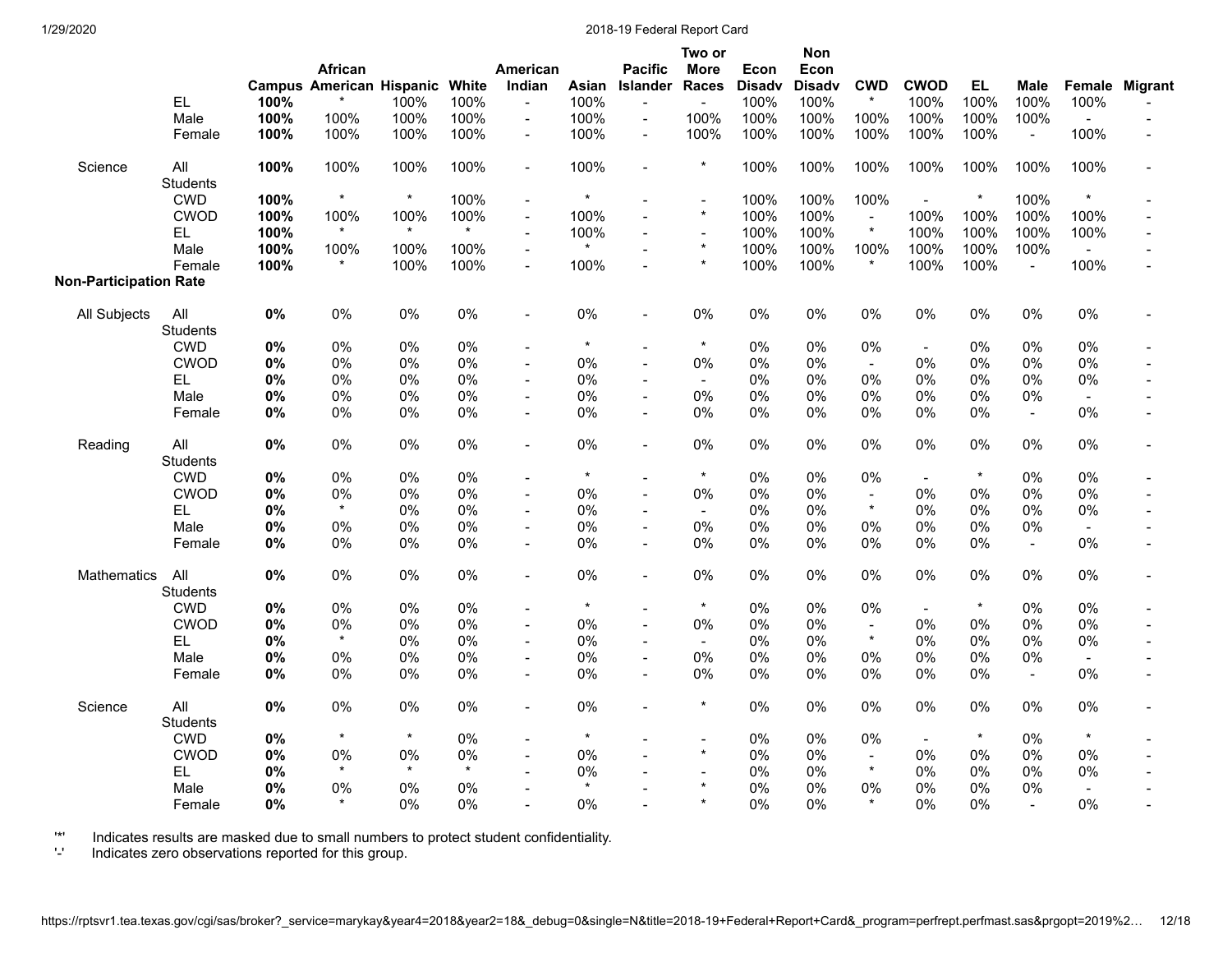# Part (viii): Civil Rights Data

Part (viii)(I) This section provides information from the 2015-16 CRDC surveys, submitted by school districts to the Office for Civil Rights on measures of school quality, climate, and safety, including counts of in-school suspensions, out-of-school suspensions, expulsions, school related arrests, referrals to law enforcement, chronic absenteeism (including both excused and unexcused absences), incidences of violence, including bullying and harassment. (EL: English learner)

|                                                            |        | <b>Total</b>            | <b>African</b><br>students American Hispanic |                         | White            | Indian or<br>Alaska<br><b>Native</b> | Asian        | <b>Pacific</b><br><b>Islander</b> | Two or<br><b>More</b><br><b>Races</b> | EL.              | <b>Students</b><br>with<br><b>Students Disabilities</b><br>(Section<br>with<br><b>Disabilities</b><br>504) |
|------------------------------------------------------------|--------|-------------------------|----------------------------------------------|-------------------------|------------------|--------------------------------------|--------------|-----------------------------------|---------------------------------------|------------------|------------------------------------------------------------------------------------------------------------|
| <b>Students Without Disabilities</b>                       |        |                         |                                              |                         |                  |                                      |              |                                   |                                       |                  |                                                                                                            |
| In-School Suspensions                                      |        |                         |                                              |                         |                  |                                      |              |                                   |                                       |                  |                                                                                                            |
|                                                            | Male   | 6                       | $\sqrt{2}$                                   | $\sqrt{2}$              | $\boldsymbol{2}$ | 0                                    | 0            | $\pmb{0}$                         | $\pmb{0}$                             | $\boldsymbol{2}$ |                                                                                                            |
|                                                            | Female | $\pmb{0}$               | $\pmb{0}$                                    | $\pmb{0}$               | $\pmb{0}$        | $\pmb{0}$                            | $\pmb{0}$    | $\pmb{0}$                         | $\pmb{0}$                             | $\pmb{0}$        |                                                                                                            |
|                                                            | Total  | 6                       | $\overline{c}$                               | $\overline{2}$          | $\sqrt{2}$       | 0                                    | $\mathbf 0$  | $\pmb{0}$                         | 0                                     | $\sqrt{2}$       |                                                                                                            |
| Out-of-School Suspensions                                  |        |                         |                                              |                         |                  |                                      |              |                                   |                                       |                  |                                                                                                            |
|                                                            | Male   | 4                       | $\overline{c}$                               | $\overline{\mathbf{c}}$ | $\pmb{0}$        | 0                                    | 0            | $\pmb{0}$                         | $\pmb{0}$                             | $\pmb{0}$        |                                                                                                            |
|                                                            | Female | $\overline{c}$          | $\pmb{0}$                                    | $\pmb{0}$               | $\sqrt{2}$       | 0                                    | $\pmb{0}$    | $\pmb{0}$                         | $\pmb{0}$                             | $\pmb{0}$        |                                                                                                            |
|                                                            | Total  | 6                       | $\boldsymbol{2}$                             | $\overline{c}$          | $\sqrt{2}$       | $\mathbf 0$                          | $\mathbf 0$  | $\mathbf 0$                       | $\mathbf 0$                           | 0                |                                                                                                            |
| Expulsions                                                 |        |                         |                                              |                         |                  |                                      |              |                                   |                                       |                  |                                                                                                            |
| With Educational Services                                  | Male   | 0                       | 0                                            | 0                       | 0                | 0                                    | 0            | 0                                 | 0                                     | 0                |                                                                                                            |
|                                                            | Female | $\mathbf 0$             | $\mathbf 0$                                  | 0                       | 0                | 0                                    | $\mathbf 0$  | $\mathbf 0$                       | $\mathbf 0$                           | 0                |                                                                                                            |
|                                                            | Total  | $\mathbf{0}$            | $\mathbf 0$                                  | $\mathbf 0$             | 0                | 0                                    | $\mathbf 0$  | $\Omega$                          | 0                                     | 0                |                                                                                                            |
|                                                            |        |                         |                                              |                         |                  |                                      |              |                                   |                                       |                  |                                                                                                            |
| <b>Without Educational Services</b>                        | Male   | 0                       | 0                                            | 0                       | 0                | 0                                    | 0            | 0                                 | $\mathbf 0$                           | 0                |                                                                                                            |
|                                                            | Female | 0                       | $\mathbf 0$                                  | 0                       | 0                | 0                                    | $\mathbf 0$  | $\mathbf 0$                       | 0                                     | 0                |                                                                                                            |
|                                                            | Total  | $\mathbf 0$             | $\mathbf 0$                                  | 0                       | 0                | 0                                    | $\mathbf 0$  | $\mathbf 0$                       | 0                                     | 0                |                                                                                                            |
| <b>Under Zero Tolerance Policies</b>                       | Male   | 0                       | $\mathbf 0$                                  | 0                       | 0                | 0                                    | $\mathbf 0$  | $\mathbf 0$                       | 0                                     | 0                |                                                                                                            |
|                                                            | Female | 0                       | 0                                            | 0                       | 0                | 0                                    | 0            | 0                                 | 0                                     | 0                |                                                                                                            |
|                                                            | Total  | 0                       | $\mathbf 0$                                  | $\mathbf 0$             | 0                | 0                                    | $\mathbf 0$  | 0                                 | 0                                     | 0                |                                                                                                            |
| <b>School-Related Arrests</b>                              |        |                         |                                              |                         |                  |                                      |              |                                   |                                       |                  |                                                                                                            |
|                                                            | Male   | 0                       | 0                                            | 0                       | 0                | 0                                    | 0            | 0                                 | 0                                     | 0                |                                                                                                            |
|                                                            | Female | $\pmb{0}$               | $\pmb{0}$                                    | $\pmb{0}$               | $\pmb{0}$        | $\pmb{0}$                            | $\pmb{0}$    | $\pmb{0}$                         | $\pmb{0}$                             | $\pmb{0}$        |                                                                                                            |
|                                                            | Total  | $\mathbf 0$             | $\mathbf 0$                                  | 0                       | 0                | 0                                    | $\mathbf 0$  | $\pmb{0}$                         | 0                                     | 0                |                                                                                                            |
| Referrals to Law Enforcement                               |        |                         |                                              |                         |                  |                                      |              |                                   |                                       |                  |                                                                                                            |
|                                                            | Male   | $\pmb{0}$               | 0                                            | $\pmb{0}$               | $\pmb{0}$        | 0                                    | 0            | $\pmb{0}$                         | $\pmb{0}$                             | $\pmb{0}$        |                                                                                                            |
|                                                            | Female | 0                       | $\pmb{0}$                                    | $\pmb{0}$               | 0                | $\pmb{0}$                            | $\pmb{0}$    | $\pmb{0}$                         | $\pmb{0}$                             | 0                |                                                                                                            |
|                                                            | Total  | $\mathbf 0$             | $\mathbf 0$                                  | $\mathbf 0$             | $\pmb{0}$        | 0                                    | $\mathbf 0$  | $\pmb{0}$                         | 0                                     | $\pmb{0}$        |                                                                                                            |
| <b>Students With Disabilities</b><br>In-School Suspensions |        |                         |                                              |                         |                  |                                      |              |                                   |                                       |                  |                                                                                                            |
|                                                            | Male   | $\,6$                   | $\boldsymbol{2}$                             | $\boldsymbol{2}$        | $\sqrt{2}$       | 0                                    | $\pmb{0}$    | $\pmb{0}$                         | $\pmb{0}$                             | $\pmb{0}$        | $\pmb{0}$                                                                                                  |
|                                                            | Female | $\overline{\mathbf{c}}$ | $\boldsymbol{2}$                             | $\pmb{0}$               | $\pmb{0}$        | 0                                    | 0            | $\pmb{0}$                         | 0                                     | 0                | $\mathbf 0$                                                                                                |
|                                                            | Total  | 8                       | $\overline{4}$                               | $\overline{2}$          | $\overline{2}$   | $\mathbf{0}$                         | $\Omega$     | $\mathbf 0$                       | $\mathbf 0$                           | $\mathbf 0$      | $\Omega$                                                                                                   |
| Out-of-School Suspensions                                  |        |                         |                                              |                         |                  |                                      |              |                                   |                                       |                  |                                                                                                            |
|                                                            | Male   | 4                       | $\overline{c}$                               | $\pmb{0}$               | $\boldsymbol{2}$ | 0                                    | 0            | $\pmb{0}$                         | 0                                     | 0                | $\mathbf 0$                                                                                                |
|                                                            | Female | 4                       | $\overline{\mathbf{4}}$                      | 0                       | 0                | 0                                    | 0            | 0                                 | 0                                     | 0                | 0                                                                                                          |
|                                                            | Total  | 8                       | 6                                            | $\mathbf 0$             | $\overline{c}$   | 0                                    | $\mathbf 0$  | $\mathbf 0$                       | $\mathbf 0$                           | 0                | $\mathbf 0$                                                                                                |
| Expulsions                                                 |        |                         |                                              |                         |                  |                                      |              |                                   |                                       |                  |                                                                                                            |
| <b>With Educational Services</b>                           | Male   | 0                       |                                              |                         |                  |                                      |              |                                   |                                       |                  |                                                                                                            |
|                                                            |        |                         | 0                                            | 0                       | 0                | 0                                    | 0            | 0                                 | 0                                     | 0                | 0                                                                                                          |
|                                                            | Female | 0                       | $\mathbf 0$                                  | 0                       | 0                | 0                                    | $\mathbf 0$  | 0                                 | 0                                     | 0                | $\mathbf 0$                                                                                                |
|                                                            | Total  | 0                       | $\mathbf 0$                                  | $\mathbf 0$             | 0                | 0                                    | $\mathbf 0$  | $\mathbf 0$                       | 0                                     | 0                | $\mathbf 0$                                                                                                |
| <b>Without Educational Services</b>                        | Male   | $\mathbf{0}$            | $\Omega$                                     | $\mathbf{0}$            | 0                | $\mathbf{0}$                         | $\mathbf{0}$ | $\mathbf 0$                       | 0                                     | 0                | $\mathbf 0$                                                                                                |

https://rptsvr1.tea.texas.gov/cgi/sas/broker?\_service=marykay&year4=2018&year2=18&\_debug=0&single=N&title=2018-19+Federal+Report+Card&\_program=perfrept.perfmast.sas&prgopt=2019%2... 13/18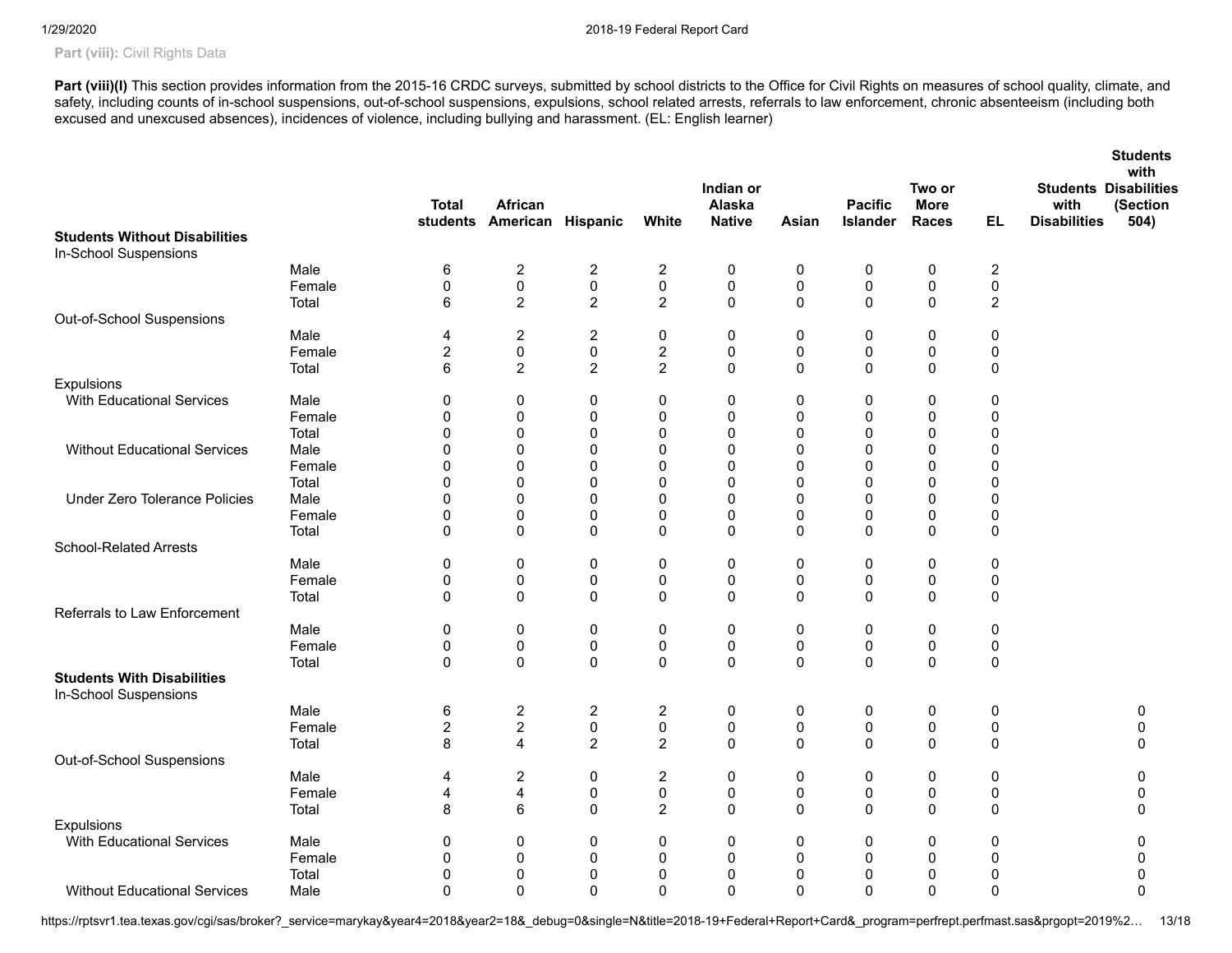|                                            |        |                          |                     |                 |           |                                      |          |                                   |                         |          |                             | <b>Students</b>                                          |
|--------------------------------------------|--------|--------------------------|---------------------|-----------------|-----------|--------------------------------------|----------|-----------------------------------|-------------------------|----------|-----------------------------|----------------------------------------------------------|
|                                            |        | <b>Total</b><br>students | African<br>American | <b>Hispanic</b> | White     | Indian or<br>Alaska<br><b>Native</b> | Asian    | <b>Pacific</b><br><b>Islander</b> | Two or<br>More<br>Races | EL       | with<br><b>Disabilities</b> | with<br><b>Students Disabilities</b><br>(Section<br>504) |
|                                            | Female | 0                        | 0                   |                 | 0         | 0                                    |          | 0                                 | 0                       | 0        |                             |                                                          |
|                                            | Total  |                          | 0                   |                 | 0         | 0                                    |          |                                   |                         |          |                             |                                                          |
| <b>Under Zero Tolerance Policies</b>       | Male   |                          |                     |                 | 0         | 0                                    |          |                                   |                         |          |                             |                                                          |
|                                            | Female | 0                        | 0                   |                 | 0         | 0                                    |          | 0                                 | 0                       |          |                             |                                                          |
|                                            | Total  | 0                        | 0                   |                 | 0         | 0                                    | $\Omega$ | $\mathbf 0$                       | $\Omega$                | 0        |                             |                                                          |
| <b>School-Related Arrests</b>              |        |                          |                     |                 |           |                                      |          |                                   |                         |          |                             |                                                          |
|                                            | Male   | 0                        | 0                   | 0               | 0         | 0                                    | 0        | 0                                 | 0                       | 0        |                             |                                                          |
|                                            | Female | 0                        | 0                   | 0               | 0         | $\mathbf 0$                          |          | $\pmb{0}$                         | $\mathbf 0$             | 0        |                             |                                                          |
|                                            | Total  | 0                        | $\mathbf{0}$        | $\Omega$        | 0         | $\mathbf{0}$                         | $\Omega$ | $\mathbf 0$                       | $\Omega$                | $\Omega$ |                             |                                                          |
| Referrals to Law Enforcement               |        |                          |                     |                 |           |                                      |          |                                   |                         |          |                             |                                                          |
|                                            | Male   | 0                        | 0                   | 0               | 0         | 0                                    | 0        | 0                                 | 0                       | 0        |                             |                                                          |
|                                            | Female | 0                        | 0                   | 0               | $\pmb{0}$ | 0                                    |          | $\pmb{0}$                         | 0                       | 0        |                             |                                                          |
|                                            | Total  | 0                        | 0                   |                 | 0         | 0                                    |          | $\mathbf 0$                       | $\Omega$                | 0        |                             |                                                          |
| <b>All Students</b><br>Chronic Absenteeism |        |                          |                     |                 |           |                                      |          |                                   |                         |          |                             |                                                          |
|                                            | Male   | 18                       | 5                   | 8               | 5         | 0                                    | 0        | 0                                 | 0                       | 8        |                             |                                                          |
|                                            | Female | 20                       | 5                   | 8               | 5         | 0                                    |          | $\mathbf 0$                       | 2                       | 5        |                             |                                                          |
|                                            | Total  | 38                       | 10                  | 16              | 10        | 0                                    |          | 0                                 | 2                       | 13       | :C                          |                                                          |

|                                                                            | Total |
|----------------------------------------------------------------------------|-------|
| Incidents of Violence                                                      |       |
| Incidents of rape or attempted rape                                        |       |
| Incidents of sexual assault (other than rape)                              |       |
| Incidents of robbery with a weapon                                         |       |
| Incidents of robbery with a firearm or explosive device                    |       |
| Incidents of robbery without a weapon                                      |       |
| Incidents of physical attack or fight with a weapon                        |       |
| Incidents of physical attack or fight with a firearm or explosive device   |       |
| Incidents of physical attack or fight without a weapon                     |       |
| Incidents of threats of physical attack with a weapon                      |       |
| Incidents of threats of physical attack with a firearm or explosive device |       |
| Incidents of threats of physical attack without a weapon                   |       |
| Incidents of possession of a firearm or explosive device                   |       |
| Allegations of Harassment or bullying                                      |       |
| On the basis of sex                                                        |       |
| On the basis of race                                                       |       |
| On the basis of disability                                                 |       |
| On the basis of sexual orientation                                         |       |
| On the basis of religiion                                                  |       |

Part (viii)(II) This section provides information from the 2015-16 CRDC surveys, submitted by school districts to the Office for Civil Rights, on the number of students enrolled in preschool programs and accelerated coursework to earn postsecondary credit while still in high school.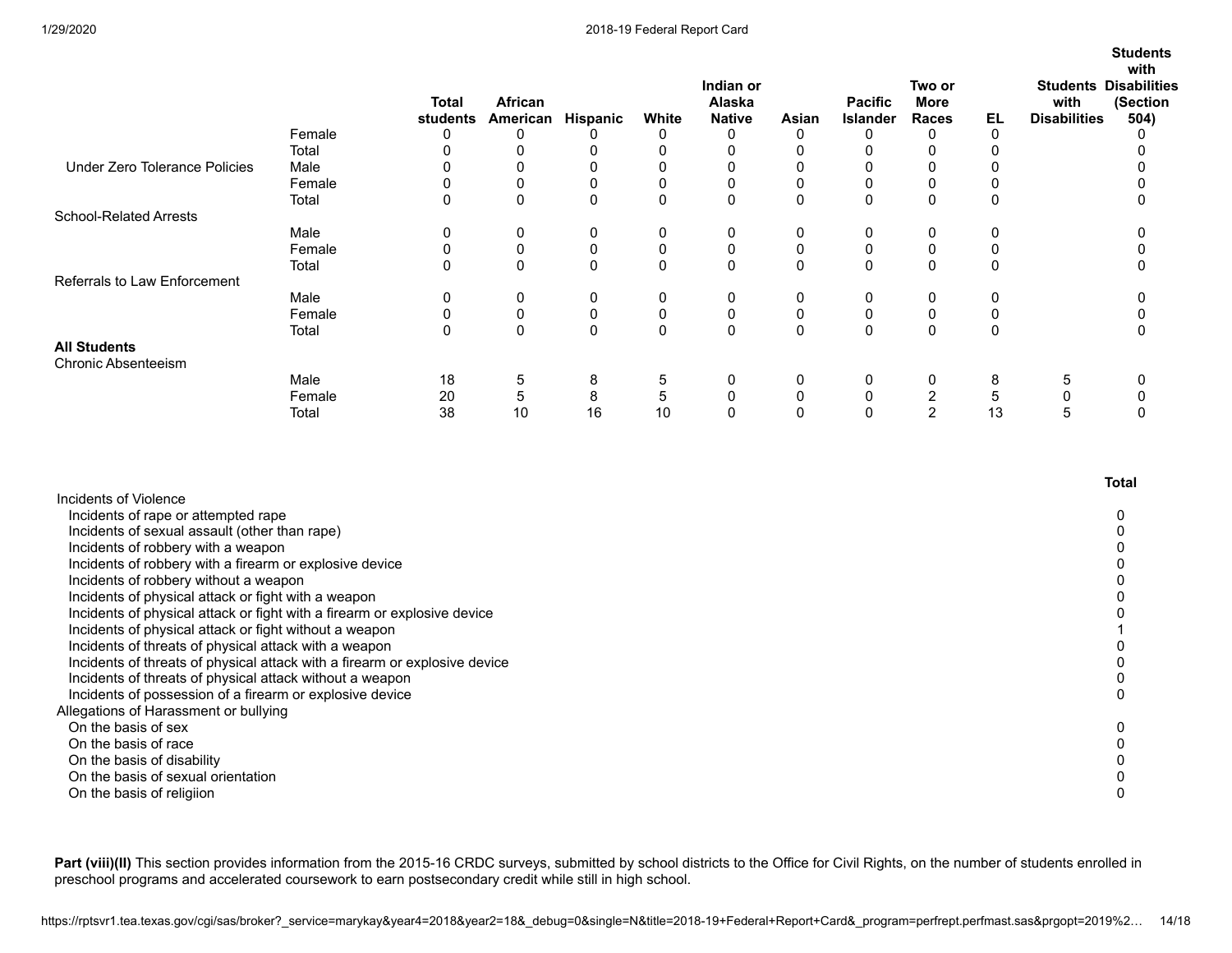|                                      |        | <b>Total</b><br>students | African<br>American | <b>Hispanic</b>          | White                    | Indian or<br>Alaska<br><b>Native</b> | Asian                    | <b>Pacific</b><br><b>Islander</b> | <b>Two or More</b><br><b>Races</b> | EL                       | <b>Students</b><br>with<br><b>Disabilities</b> |
|--------------------------------------|--------|--------------------------|---------------------|--------------------------|--------------------------|--------------------------------------|--------------------------|-----------------------------------|------------------------------------|--------------------------|------------------------------------------------|
| <b>Preschool Programs</b>            |        |                          |                     |                          |                          |                                      |                          |                                   |                                    |                          |                                                |
|                                      | Male   | 16                       | 2                   |                          | 8                        | 0                                    | 2                        |                                   | $\overline{2}$                     |                          |                                                |
|                                      | Female | 12                       | っ                   | ົ                        | 8                        | 0                                    | 0                        |                                   | $\Omega$                           |                          |                                                |
|                                      | Total  | 28                       | 4                   | 4                        | 16                       | 0                                    | 2                        | $\mathbf{0}$                      | $\overline{2}$                     |                          | 4                                              |
| <b>Accelerated Coursework</b>        |        |                          |                     |                          |                          |                                      |                          |                                   |                                    |                          |                                                |
| <b>Advanced Placement Courses</b>    | Male   |                          |                     |                          | $\overline{\phantom{a}}$ |                                      |                          |                                   |                                    |                          |                                                |
|                                      | Female |                          |                     | $\overline{\phantom{0}}$ | $\overline{\phantom{a}}$ | -                                    | $\overline{\phantom{0}}$ | -                                 | -                                  | -                        |                                                |
|                                      | Total  |                          |                     | $\overline{\phantom{0}}$ | $\overline{\phantom{a}}$ |                                      | $\overline{\phantom{a}}$ |                                   | -                                  | -                        |                                                |
| International Baccalaureate Courses  | Male   | $\overline{\phantom{0}}$ | $\,$                | $\blacksquare$           | $\blacksquare$           | $\blacksquare$                       | $\overline{\phantom{a}}$ | -                                 | $\,$                               | $\blacksquare$           |                                                |
|                                      | Female |                          |                     | $\overline{\phantom{0}}$ | $\,$                     | -                                    | $\overline{\phantom{a}}$ | -                                 | -                                  | $\,$                     |                                                |
|                                      | Total  |                          |                     |                          | $\overline{\phantom{0}}$ |                                      | $\overline{\phantom{0}}$ |                                   | -                                  | -                        |                                                |
| Dual Enrollment/Dual Credit Programs | Male   |                          |                     |                          | ۰                        |                                      |                          |                                   |                                    | $\overline{\phantom{0}}$ |                                                |
|                                      | Female | $\overline{\phantom{0}}$ |                     | $\overline{\phantom{0}}$ | $\overline{\phantom{0}}$ | -                                    | $\overline{\phantom{0}}$ | $\overline{\phantom{0}}$          | -                                  | $\overline{\phantom{0}}$ |                                                |
|                                      | Total  |                          |                     |                          |                          |                                      |                          |                                   |                                    |                          |                                                |

'\*' Indicates results are masked due to small numbers to protect student confidentiality.

'-' Indicates there are no students in the group. Blank cell indicates the student group is not applicable to this report.

# **Part (ix): Teacher Quality Data**

This section provides information on the professional qualifications of teachers, including information disaggregated by high- and and low-poverty schools on the number and percentage of (I) inexperienced teacher, principals, and other school leaders; (II) teachers teaching with emergency or provisional credentials; and (III) teachers who are not teaching in the subject or field for which the teacher is certified or licensed.

### **Low Poverty**

|                                                                                                        | <b>All School</b>    |                           |
|--------------------------------------------------------------------------------------------------------|----------------------|---------------------------|
| Inexperienced Teachers, Principals, and Other School Leaders                                           | <b>Number</b><br>2.8 | <b>Percent</b><br>$8.0\%$ |
| Teachers Teaching with Emergency or Provisional Credentials                                            | 0.0                  |                           |
| Teacher Who Are Not Teaching in the Subject or Field for Which<br>the Teacher is Certified or Licensed | 0.1                  | $0.3\%$                   |

'-' Indicates there are no data available in the group. Blank cell Indicates data are not applicable to this report.

# Part (x): Per-pupil Expenditure

This section provides information on the per-pupil expenditures of federal, state, and local funds, including actual personnel expenditures and actual non-personnel expenditures, disaggregated by source of funds, for each school district and campus for the preceding fiscal year.

To be updated by June 30th, 2020.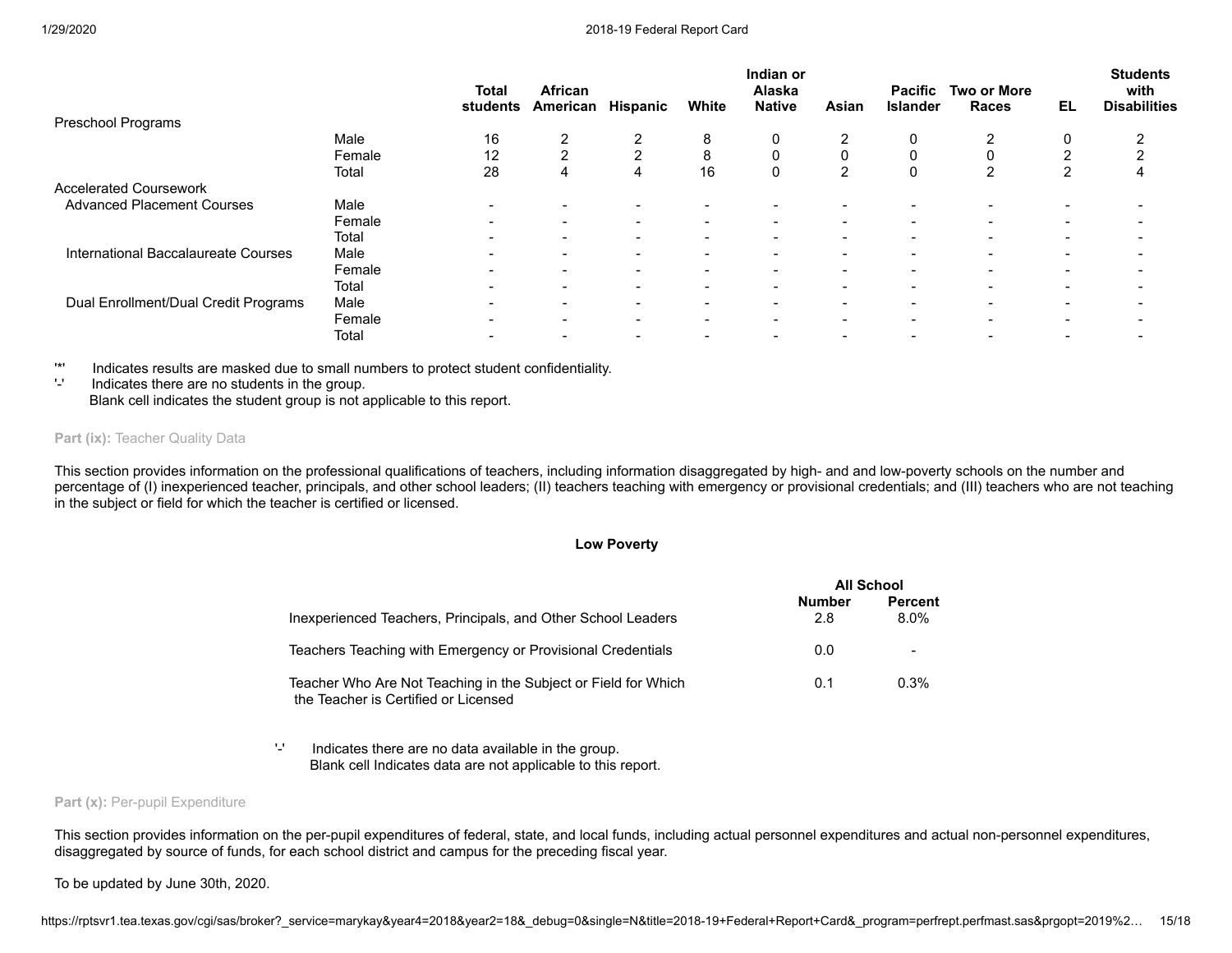# Part (xi): STAAR Alternate 2 Participation

This section provides information on the number and percentage of students with the most-significant cognitive disabilities who take STAAR Alternate 2, by grade and subject for the 2018-19 school year..

|                            | <b>State</b><br><b>Number of ALT2</b> | <b>State</b><br>Rate of ALT2 | <b>District</b><br><b>Number of ALT2</b> | <b>District</b><br>Rate of ALT2 | <b>Campus</b><br><b>Number of ALT2</b> | <b>Campus</b><br>Rate of ALT2 |
|----------------------------|---------------------------------------|------------------------------|------------------------------------------|---------------------------------|----------------------------------------|-------------------------------|
| Grade 3<br>Reading         | 5,881                                 | 1%                           | 36                                       | 1%                              | $\star$                                | 4%                            |
| Mathematics                | 5,880                                 | 1%                           | 36                                       | 1%                              | $\star$                                | 4%                            |
| Grade 4<br>Reading         | 6,312                                 | 2%                           | 45                                       | 2%                              | $\star$                                | 2%                            |
| Mathematics                | 6,311                                 | 2%                           | 44                                       | 2%                              | $\star$                                | 3%                            |
| Grade 5<br>Reading         | 6,133                                 | $1\%$                        | 41                                       | 2%                              | $\overline{\mathbf{r}}$                | 9%                            |
| Mathematics                | 6,131                                 | 1%                           | 41                                       | 2%                              | $\overline{7}$                         | 9%                            |
| Science                    | 6,133                                 | $1\%$                        | 41                                       | 2%                              | $\overline{7}$                         | 9%                            |
| Grade 6<br>Reading         | 6,038                                 | $1\%$                        | 41                                       | 2%                              | $\blacksquare$                         |                               |
| Mathematics                | 6,036                                 | $1\%$                        | 41                                       | 2%                              |                                        |                               |
| Grade 7<br>Reading         | 5,616                                 | 1%                           | 28                                       | 1%                              |                                        |                               |
| Mathematics                | 5,616                                 | 2%                           | 28                                       | 1%                              | ۰                                      |                               |
| Grade 8<br>Reading         | 5,251                                 | $1\%$                        | 36                                       | 1%                              | $\blacksquare$                         |                               |
| Mathematics                | 5,254                                 | 2%                           | 36                                       | 2%                              | $\blacksquare$                         |                               |
| Science                    | 5,250                                 | $1\%$                        | 36                                       | 1%                              |                                        |                               |
| End of Course<br>English I | 5,150                                 | 1%                           | 29                                       | 1%                              |                                        |                               |
| English II                 | 4,680                                 | 1%                           | $27\,$                                   | 1%                              | $\blacksquare$                         |                               |
| Algebra I                  | 5,122                                 | 1%                           | 28                                       | 1%                              | $\blacksquare$                         |                               |
| Biology                    | 4,954                                 | $1\%$                        | 29                                       | 1%                              |                                        |                               |

All Grades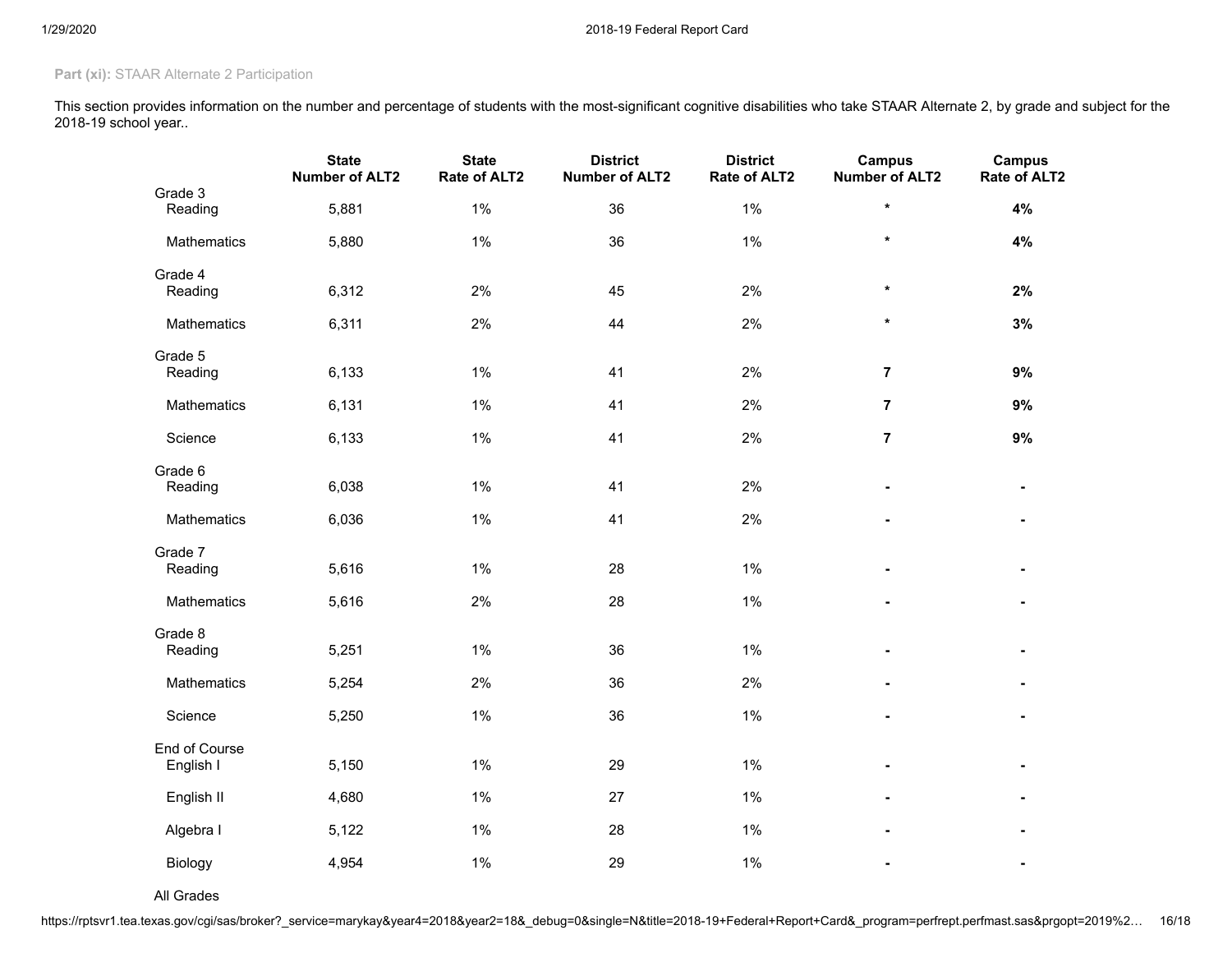| All Subjects       | <b>State</b><br><b>Number of ALT2</b><br>101.751 | <b>State</b><br>Rate of ALT2<br>$1\%$ | <b>District</b><br><b>Number of ALT2</b><br>643 | <b>District</b><br>Rate of ALT2<br>1% | <b>Campus</b><br><b>Number of ALT2</b><br>31 | Campus<br><b>Rate of ALT2</b><br>5% |
|--------------------|--------------------------------------------------|---------------------------------------|-------------------------------------------------|---------------------------------------|----------------------------------------------|-------------------------------------|
| Reading            | 45.064                                           | 1%                                    | 283                                             | $1\%$                                 | 12                                           | 5%                                  |
| <b>Mathematics</b> | 40.350                                           | 1%                                    | 254                                             | $1\%$                                 | 12                                           | 5%                                  |
| Science            | 16.337                                           | 1%                                    | 106                                             | $1\%$                                 |                                              | 9%                                  |

'\*' Indicates results are masked due to small numbers to protect student confidentiality.

Indicates zero observations reported for this group.

# Part (xii): Statewide National Assessment of Educational Progress (NAEP)

This section provides results on the state academic assessments in reading and mathematics in grades 4 and 8 of the 2019 National Assessment of Educational Progress, compared to the national average of such results.

# **State Level: 2019 Percentages at NAEP Achievement Levels**

|         |                |                                   |         | % Below Basic |           | % At or Above Basic |           | % At or Above Proficient |                | % At Advanced             |
|---------|----------------|-----------------------------------|---------|---------------|-----------|---------------------|-----------|--------------------------|----------------|---------------------------|
| Grade   | <b>Subject</b> | <b>Student Group</b>              | TX      | <b>US</b>     | <b>TX</b> | <b>US</b>           | <b>TX</b> | US                       | <b>TX</b>      | <b>US</b>                 |
| Grade 4 | Reading        | Overall                           | 39      | 34            | 61        | 66                  | 30        | 35                       | $\overline{7}$ | 9                         |
|         |                | <b>Black</b>                      | 52      | 52            | 48        | 48                  | 16        | 18                       | $\overline{2}$ | 3                         |
|         |                | Hispanic                          | 48      | 45            | 52        | 55                  | 21        | 23                       | 3              |                           |
|         |                | White                             | 22      | 23            | 78        | 77                  | 48        | 45                       | 12             | 12                        |
|         |                | American Indian                   | $\star$ | 50            | $\star$   | 50                  | $\star$   | 19                       | $\star$        | 3                         |
|         |                | Asian                             | 11      | 18            | 89        | 82                  | 65        | 57                       | 25             | 22                        |
|         |                | Pacific Islander                  |         | 42            | $\star$   | 58                  | $\star$   | 25                       | $\star$        | 4                         |
|         |                | Two or More Races                 | 26      | 28            | 74        | 72                  | 38        | 40                       | 6              | 11                        |
|         |                | Econ Disadv                       | 50      | 47            | 50        | 53                  | 19        | 21                       | 3              | 3                         |
|         |                | <b>Students with Disabilities</b> | 79      | 73            | 21        | 27                  | 8         | 10                       |                | $\overline{c}$            |
|         |                | English Language Learners         | 61      | 65            | 39        | 35                  | 12        | 10                       | $\overline{c}$ |                           |
|         | Mathematics    | Overall                           | 16      | 19            | 84        | 81                  | 44        | 41                       | 9              | 9                         |
|         |                | <b>Black</b>                      | 24      | 35            | 76        | 65                  | 32        | 20                       | 3              | $\sqrt{2}$                |
|         |                | Hispanic                          | 19      | 27            | 81        | 73                  | 35        | 28                       | 4              | 3                         |
|         |                | White                             | 8       | 11            | 92        | 89                  | 59        | 52                       | 16             | 12                        |
|         |                | American Indian                   |         | 33            | $\star$   | 67                  | $\star$   | 24                       | $\star$        |                           |
|         |                | Asian                             |         |               | 96        | 93                  | 82        | 69                       | 45             | 28                        |
|         |                | Pacific Islander                  |         | 36            | $\star$   | 64                  | $\star$   | 28                       | $\star$        | 6                         |
|         |                | Two or More Races                 | 9       | 16            | 91        | 84                  | 51        | 44                       | 9              | 10                        |
|         |                | Econ Disadv                       | 21      | 29            | 79        | 71                  | 32        | 26                       | 3              | $\ensuremath{\mathsf{3}}$ |
|         |                | <b>Students with Disabilities</b> | 55      | 54            | 45        | 46                  | 13        | 14                       |                | $\overline{\mathbf{c}}$   |
|         |                | English Language Learners         | 24      | 41            | 76        | 59                  | 29        | 16                       | $\overline{2}$ |                           |
| Grade 8 | Reading        | Overall                           | 33      | 27            | 67        | 73                  | 25        | 34                       | 2              | 4                         |
|         |                | <b>Black</b>                      | 53      | 46            | 47        | 54                  | 41        | 15                       | n/a            |                           |
|         |                | Hispanic                          | 38      | 37            | 62        | 63                  | 19        | 22                       |                | 2                         |
|         |                | White                             | 20      | 18            | 80        | 82                  | 35        | 42                       | 3              | 5                         |
|         |                | American Indian                   | $\star$ | 41            | $\star$   | 59                  | $\star$   | 19                       | $\star$        |                           |

https://rptsvr1.tea.texas.gov/cgi/sas/broker?\_service=marykay&year4=2018&year2=18&\_debug=0&single=N&title=2018-19+Federal+Report+Card&\_program=perfrept.perfmast.sas&prgopt=2019%2... 17/18